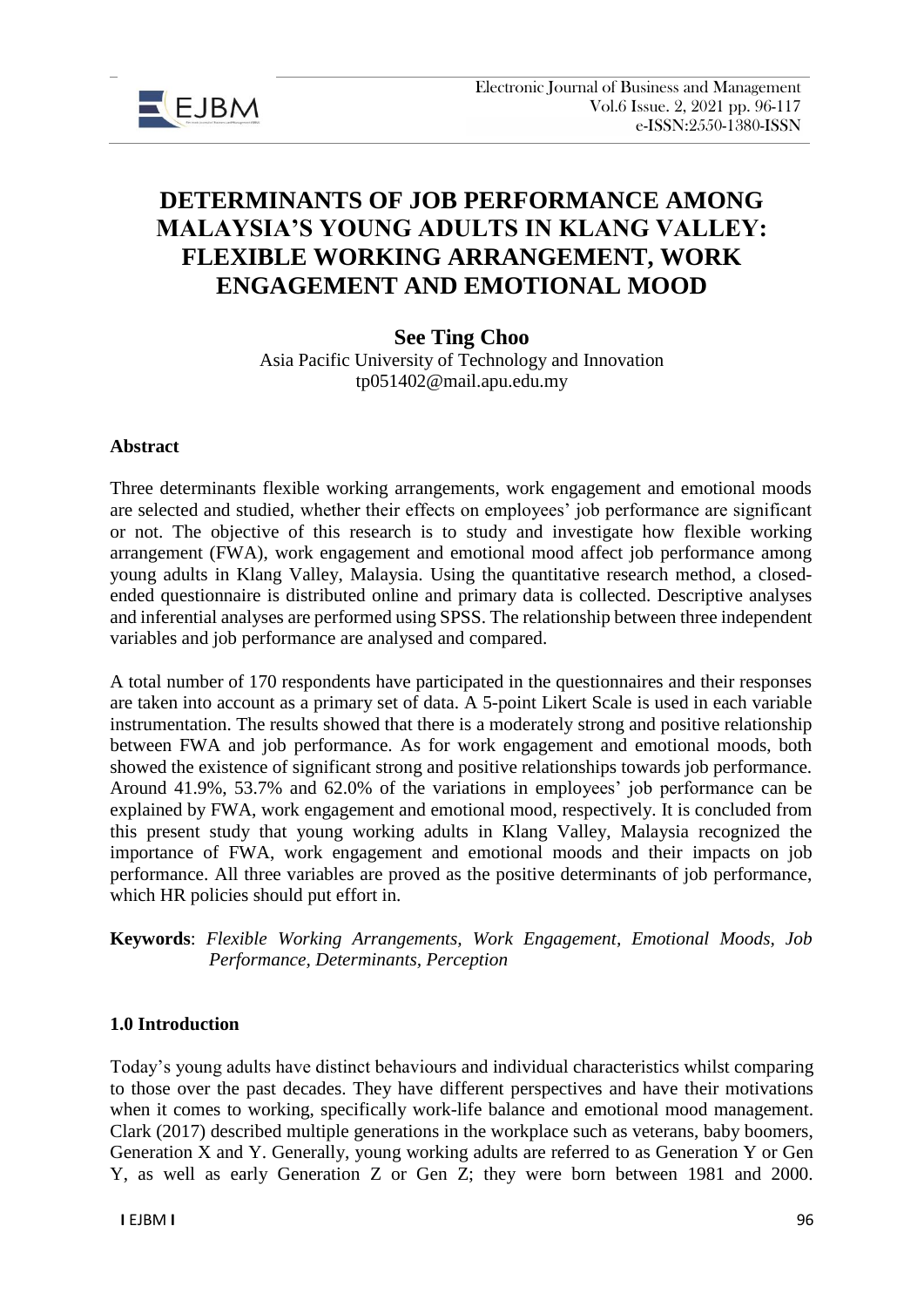

Organisations should be concerned with perceptions of this group as they have begun their careers and make up a huge part of the entire workforce. It is crucial to understand their work values and preferences in the workplace so that they could be more committed to and engaged with their work. According to Sarraf et al. (2017), understanding the age gap is significant as age diversity plays important role in communication and work engagement. In consequence, being able to apprehend the current workplace situation can enhance organisational performance. Addressing the issues of distinctive characteristics of Gen Y from previous cohorts, Gen X and baby boomers can be challenging (Reisenwitz and Iyer, 2009). Based on Reisenwitz and Iyer (2009), Gen Y is different from the previous cohorts as they are more focused on extrinsic rewards such as salary, medical and retirement benefits and career satisfaction. Although they are said to be less loyal to their companies, they work effectively with the flexible working arrangement (FWA), and able to multitask and work as a team. Gen Y change their jobs more often than previous generations as they think having experience at different job positions will help to achieve better career growth and success.

Many factors have become the basic requirements for work and there is increasing demand for FWA among young adults (De Menezes & Kelliher, 2019). FWA can be defined in various ways and used interchangeably with flexible working hours (FWH) and flexibility. It can be simply divided into two different types of FWA such as flexitime and remote working or flexibility over working locations (Chung & Van Der Horst, 2018). FWA can also be defined as an arrangement that offers the employees to have flexibility in terms of the amount, timing, or location of their job (De Menezes & Kelliher, 2017). Employees are expected to plan their work schedules and perform more effectively. Many countries have encouraged employers to offer different forms of FWA to their employees (Avgoustaki & Bessa, 2019). FWA is seen as one of the most critical factors in achieving good employee performance and reduced turnover rate. It is believed that it may have great implications for individuals and consequently for organisational performance in overall (John, 2017). Based on John (2017), FWH or "Flexitime" was originated and introduced by a German aerospace company named Messerschmitt-Bolkow-Blolm. The initial purpose of this practice was to reduce the lines of 3000 employees from clocking in and out at the same time. As consequences, the organisation succeeded in solving this problem and was able to achieve higher productivity and lower absenteeism. Similarly, in Malaysia, many organisations have started FWH practices to reduce the traffics on the road. It turns out that many young adults prefer FWA and this practice improves their work engagement and emotional mood for work. Having said that, some studies showed that FWA requires a higher level of work engagement (Bloom et al., 2015). The definition of work engagement by Sarraf et al. (2017) is the connection between employees and their jobs, not only involves commitment but also fulfillment, satisfaction, and energy. It is directly related to job satisfaction as if employees have positive work experience; and burnout in the opposite way (Bakker & Leiter, 2010). Work engagement can be described in three work-related states of mind that are vigour, dedication, and absorption (Schaufeli & Bakker, 2004). Employees who are engaged and work hard, are considered with vigour, and they are happily involved and absorbed in their work with dedication. Work engagement can be affected by environmental characteristics such as work resources and social relationships at work (Gorgievski, Moriano & Bakker, 2013). It is considered to carry a deeper meaning in employees' well-being, emotional and behavioural responses. People tend to engage with work when they accomplish success in their career and are willing to work hard with a positive emotional state (Sarraf et al., 2017)**.**  Employees' emotions play an important role in job performance because emotional mood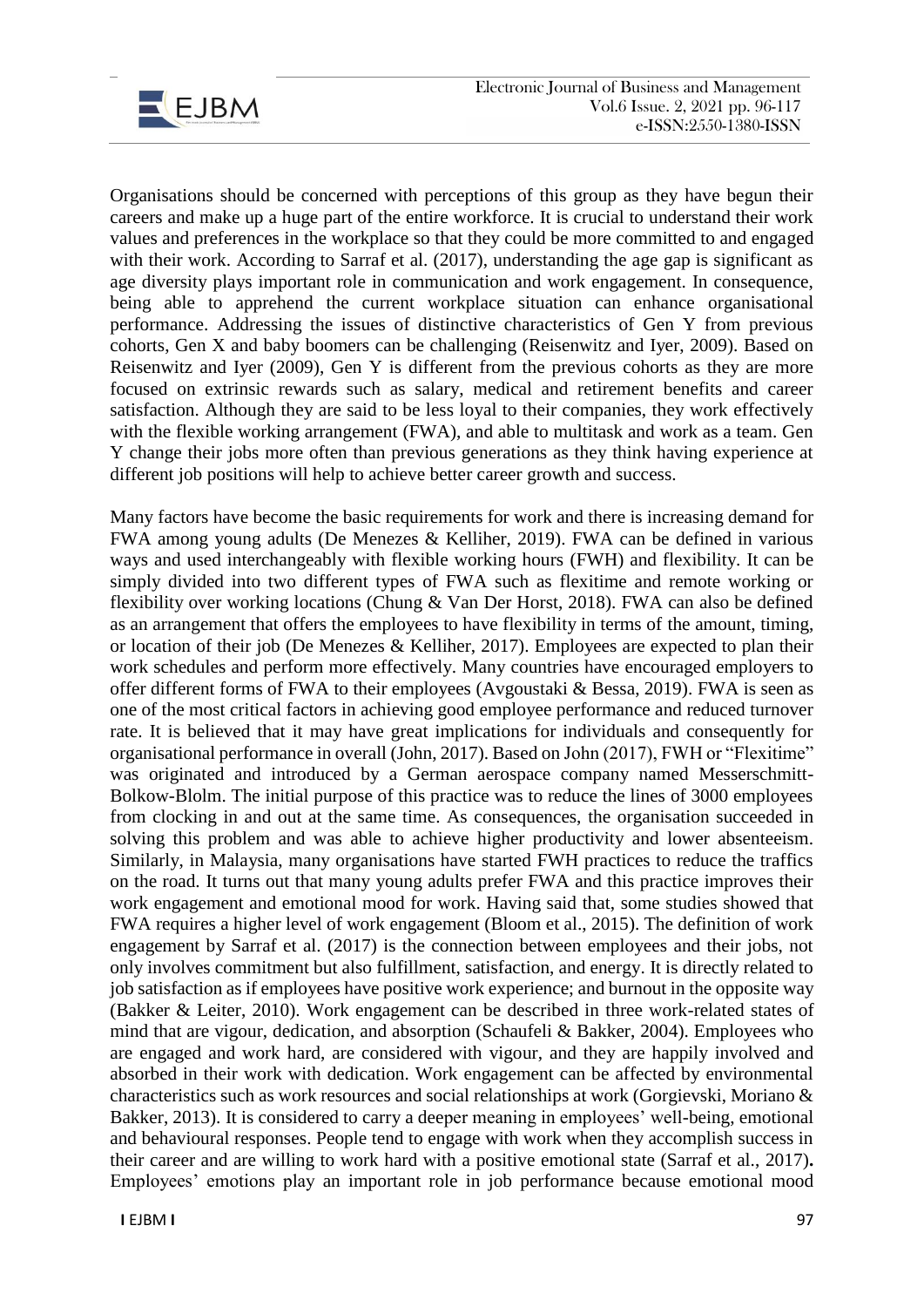

influences their decision-making skills and interpersonal relations (Pervez, 2010). Moods are very much closely intertwined with emotions, both require thoughts, but moods tend to have nonspecific causes and persist longer as compared to emotions. Examples of moods are happiness and sadness; they represent the feeling states that arise after processing the emotion such as anger. Moods could be a result of the combination of individuals' response to emotions and psychological personality and well-being. This means emotions can turn into moods and they can mutually affect each other. Based on Hume (n.d.), emotions are classified into positive and negative categories and hence, they turn into moods states if described in this way. Positive emotion is required for working employees, especially in servicing sector, as it will influence customers' emotions as well. Employees with positive emotions usually will receive more positive responses (Tang, Gu & Cui, 2017). Apart from this, the study of Bloom et al., (2015) proved that FWA can improve employees' emotions and moods, which in turn resulting in higher productivity and job performance.

This study aims to investigate the perception of young working adults aged between 20-39 in the current workplace and evaluate the job performance determinants such as FWA, work engagement and emotional mood. In this research study, a group of Gen Y and early Gen Z working adults in Klang Valley are selected as the samples to investigate how these three key determinants can affect job performance levels within organisations.



**Figure 1: Research Framework of FWA, Work Engagement and Emotional Mood Towards Job Performance.**

# **2.0 Literature Review**

# **2.1 Respondents' Profile**

For this study, few characteristics of respondents are selected, such as age group, gender, marital status, number of dependents, education levels and years of working experience. It is believed that these different characteristics may influence the results of the research. The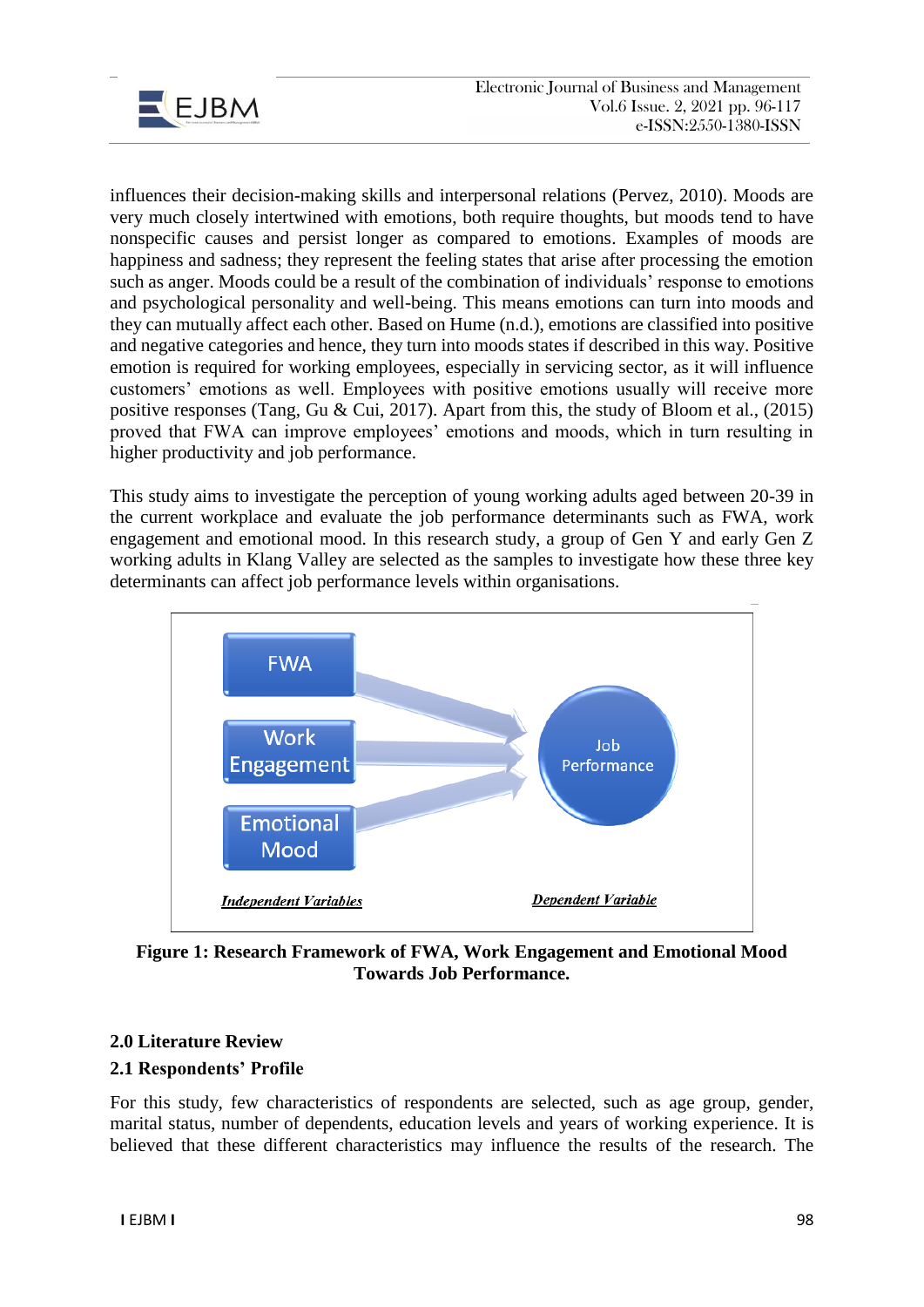

characteristics of respondents are considered as the important variables. Employee differences and workplace diversity should be carefully accommodated and managed.

Workplace diversity remains one of the critical issues of human resource management. It is not easy to accommodate all employees from different age groups and background. Generation difference can give rise to communication problem, for example, Gen Y and Gen Z are more comfortable with social media, whereas the Baby Boomers are less competent in technological advances. Different generations have different styles of performing a job. The baby boomers are usually resistant to change (Hahn, 2011). FWAs on elder employees were mainly focused on the impacts on retirement (Damman & Henkens, 2018). In this current study, however, our focus is on Gen Y and early Gen Z, which are represented by young adults.

Pervez (2010) indicated that gender does act as a crucial factor in the evaluation of job performance and organisational promotion prospects. Gender difference issues always exist within organisations and such gender discrimination should be avoided in today's workplace. The perceptions for working women are usually not as great as men, some thought women are less hardworking and less competent when the working environment is harsh and tough (Pervez, 2010). Hence, women usually get unfair treatment and less chance for advancement in their careers. In addition, the marital status becomes another factor that could influence job performance. Individuals with family, especially those with young children are perceived that they will perform the job with less commitment.

Another study by Loretto and Vickerstaff (2015) further proved that women and men take up FWAs in distinct manners due to their gender roles. Many past researches said that men have a better work-family balance than females. Women have higher levels of family responsibility compared to men and in some scenarios, they may have family interference with work especially those who are working mother with children. The implications of marital status on female were studied by Chan et. al. (2018).

Educational qualification is related to work stress (Lunau et al., 2015). From the results of this paper, it is shown that lower educational level experience a higher level of work stress. Eventually, employees with low education level suffer from a high level of work stress and employment inequalities, in return, reflecting on lower job performance. Besides that, different occupational groups and levels obtain different benefits and outcomes from FWAs (Kossek & Lautsch, 2017). Studies showed that high-level occupational groups can achieve better job performance with FWAs, but this does not apply to those that at lower level occupational groups. It is important to analyse from different aspects of young adults as they can cause different perspectives and results.

### **2.1.1 FWA**

Gone are the days where working hours are fixed to eight hours in a day, traditionally from nine in the morning to five in the evening and five days per week. In this technology-driven world, the demands for FWA policies have been increasing among young adults and thus become significant to organisations (De Menezes & Kelliher, 2019). FWA is explained in many ways by researchers in different countries. There are three major forms of FWAs in the current workplace, specifically flexible working locations (remote working), FWH (flexitime), flexible amount of time needed for work or compressed working (part-time).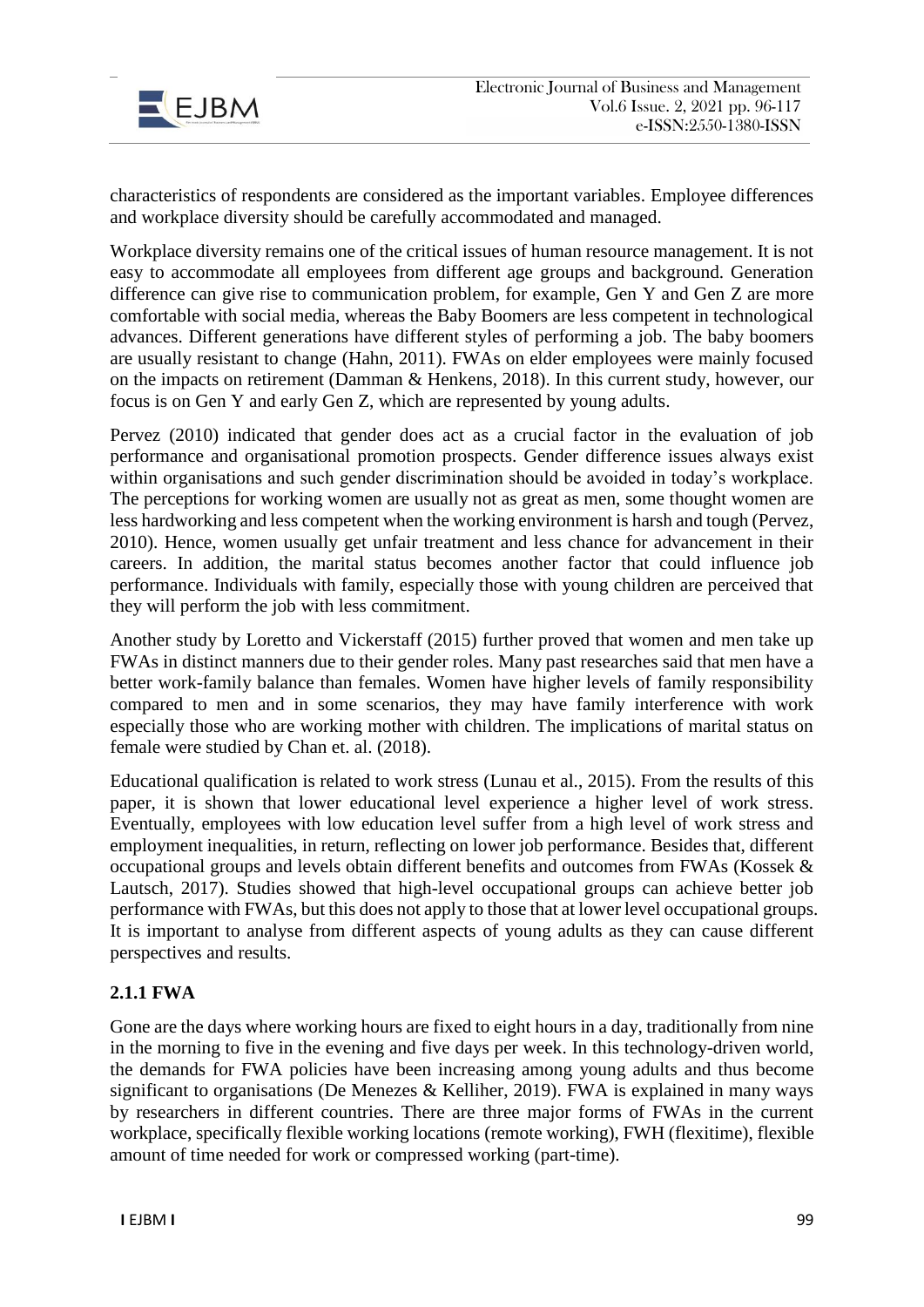

The rising popularity of FWAs in the European Union (EU) appeared in most of the welldeveloped and less developed EU countries (Klindžić & Marić, 2017). Earlier in the 1970s, FWAs were implemented primarily to improve individual performance. Until recent years, the impacts of FWAs are further explored and studied from the aspects of productivity, turnover intention and absenteeism of employees and so forth (Klindžić & Marić, 2017). Many positive impacts can be seen on both employees and employers and they are dependent on either employee-driven or employer-driven FWAs (Klindžić & Marić, 2017; Berkery, et al., 2017). The main goals of employer-driven FWAs and employee-driven FWAs implementation are to reduce organisational cost and work-life conflicts respectively (Klindžić & Marić, 2017). De Menezes & Kelliher (2015) defined employer-driven flexibility as a method which utilizes human resource effectively in non-standard ways. It is encouraged by the current marketplace mainly affected by globalization and organisational needs, for example, talent retention (Berkery et al., 2017). Employee-driven flexibility, however, is to fulfill the changing needs of the workforce especially when a vast majority of females join the workforce and increasing demand for work-life balance (Berkery et al., 2017).

De Menezes & Kelliher (2017) explained FWAs in another way; they were set up as formal and informal FWA policies. On one hand, formal FWA refers to an arrangement made through formal organisational processes. On the other hand, informal FWA refers to arrangements that discussed informally between the line managers and employees. Most of the results from the past studies are restricted to formal FWA outcomes. It is important to study informal FWA as well because most of the FWAs are informal (De Menezes & Kelliher, 2017).

Based on Berkery et al. (2017), FWAs are essential for enhancing organisational outcomes such as organisational performance, turnover and profitability. An organisation must be able to adapt to a constantly changing environment to obtain a more competitive position in the business. Many said that FWAs bring positive impacts for both men and women on work satisfaction, however, there is an argument brought by Wheatley (2016) saying that it could also bring negative effects on job performance of both. It also highlighted the different employment impacts of FWA due to gender difference (Wheatley, 2016). For instance, male employees gain more positive effects from flexitime as compared to female. They can manage their household responsibilities even though they are employed as full-time employees. Apart from that, parttime employment and work from home are all considered as benefits for employees, especially for men. Female employees, however, sometimes constrain the use of FWAs by reducing working hours (Wheatley, 2016). Hence, some predicted that women might find disadvantage from FWAs while compared with men. Nonetheless, different studies showed that FWAs would be more suitable and beneficial for women than men as women tend to access flexible working hours more frequently than men due to family role (Skinner & Pocock, 2011).

A study in Pakistan by Abid & Barech (2017) further evidenced that FWAs can help to enhance employee productivity and contribute to better organisational performance. Nowadays, both parents are compelled to work due to new family pattern and have equal family roles, both genders would appreciate FWA as it helps to maintain a healthy family life. FWA can also reduce stress in the workplace and improve employees' well-being. In short, FWA is used as a tool to enhance productivity, job satisfaction, employees' moods, work efficiency, and thus reduce employees' turnover intention and absenteeism. As a consequence, it leads to better performance of employees and organisations (Abid & Barech, 2017).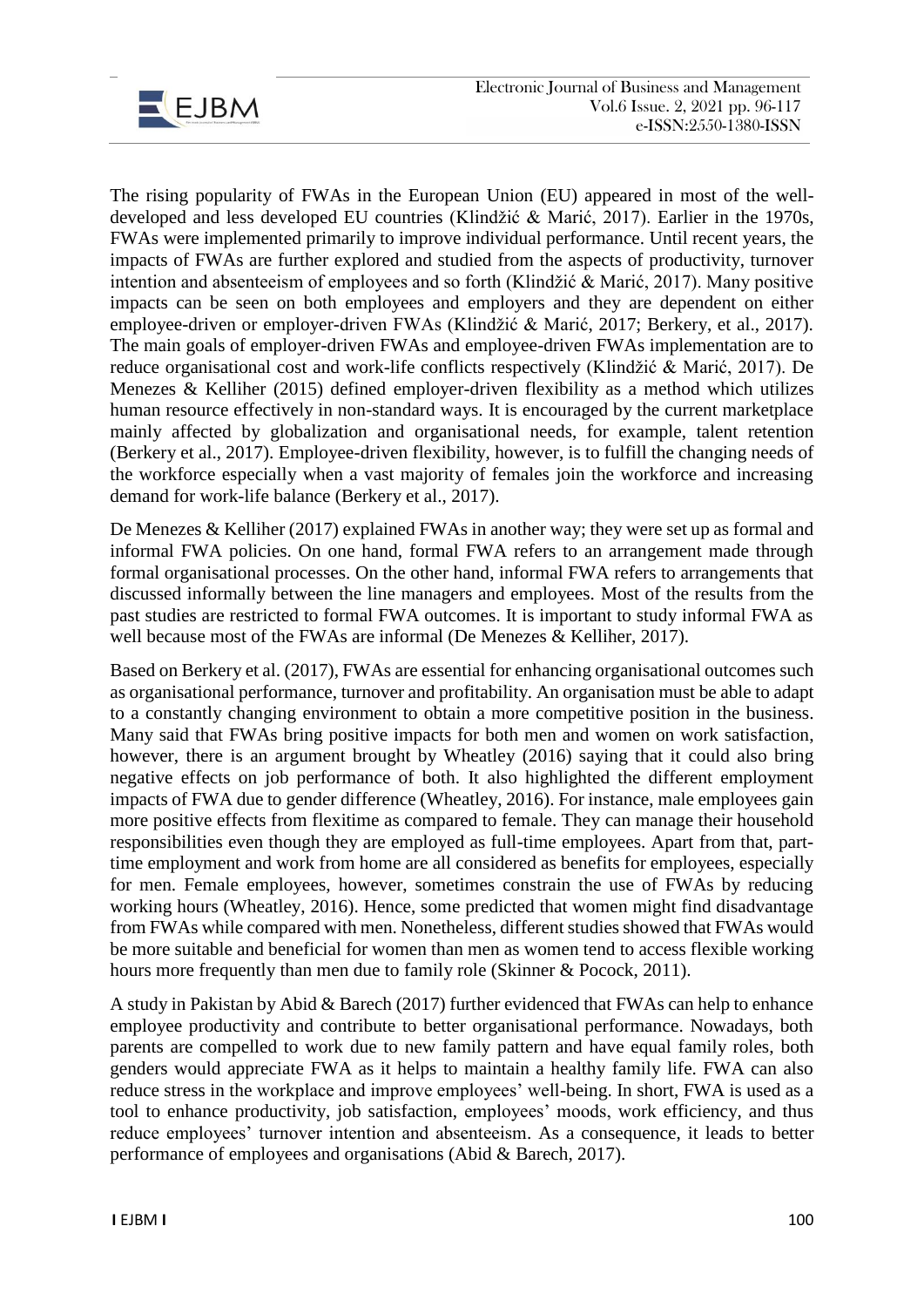

Malaysia has also mirrored the situations from the developed countries and therefore many employers are concerned with FWAs as many believed that FWAs bring various benefits for employers such as increased job satisfaction levels, organisational commitment and lower level of work stress (De Menezes & Kelliher, 2017). Shagvaliyeva & Yazdanifard (2014) agreed that FWAs give advantages to both employers and employees in Malaysia. The common advantages found include employees' loyalty and engagement which help in reducing employee turnover and retaining talents for the organisation. As a result, increased productivity is seen in flexible working practices (Shagvaliyeva & Yazdanifard, 2014). According to Hashim et al. (2017), there was a significant relationship between FWA and employees' job performance. Not only discussed FWA impacts on individuals' performance, but also on organisational performance. Other than that, studies showed there was correlation between flexibility working, employee attitudes and job performance under flexible working policies.

# **2.1.2 Work Engagement**

Another popular construct work engagement becomes an important organisational tool to enhance performance (Dajani, 2017). Despite HRM heavily focuses on work engagement, there is still a lack of academic study in work engagement in some emerging economies countries, particularly in Egypt (Dajani, 2017). Hence, the paper studied the factors that improve work engagement and its impact on job performance using social exchange theory (SET). The study is mainly focused on banks or financial sectors, and the results showed that leadership and organisational justice are the key factors of employee engagement in their jobs. It showed evidence that work engagement brings a significant impact on job performance, but less impact on organisational commitment (Dajani, 2017). Work engagement turns even more important due to the growing importance of human capital. Businesses must grow in both financial and non-financial performance even though there is less input of human capital (Dajani, 2017).

Work engagement is defined as a positive state of mind at work with high energy levels, job dedication and high concentration (Bakker & Albrecht, 2018). Work engagement is desirable in all organisations because engaged workers are enthusiastic about their jobs and often complete their tasks more effectively. Job resources can be physical, social, psychological or organisational in nature, and whichever it is, can be used to improve work engagement (Bakker & Albrecht, 2018). When employees have access to sufficient job resources, they will be more motivated and achieve higher work engagement to deal with high job demands. Besides job resources, leadership plays an important role in work engagement. Work engagement acts as a great measurement for job performance and organisational outcomes (Bakker & Albrecht, 2018). Engaged employees show a direct and positive impact on job performance.

Another study in China by Guo et al. (2017) also showed that work engagement is positively related to job performance. It further proved that perceived organisational support (POS) can moderate the relationship between work engagement and job performance (Guo et al., 2017). This means the higher level of POS will give even more significant and positive effects on work engagement performance. Anitha (2014) further explored more determinants of employee engagement and their impacts on job performance.

According to Sekhar et al. (2018), any organisational uncertainties could negatively affect the work engagement of employees. Many factors influence employee engagement in a negative way, for examples, employees' moods, competition within the organisation, high turnover rate or retrenchment. To overcome the problem, a study was done by Sekhar et al. (2018), to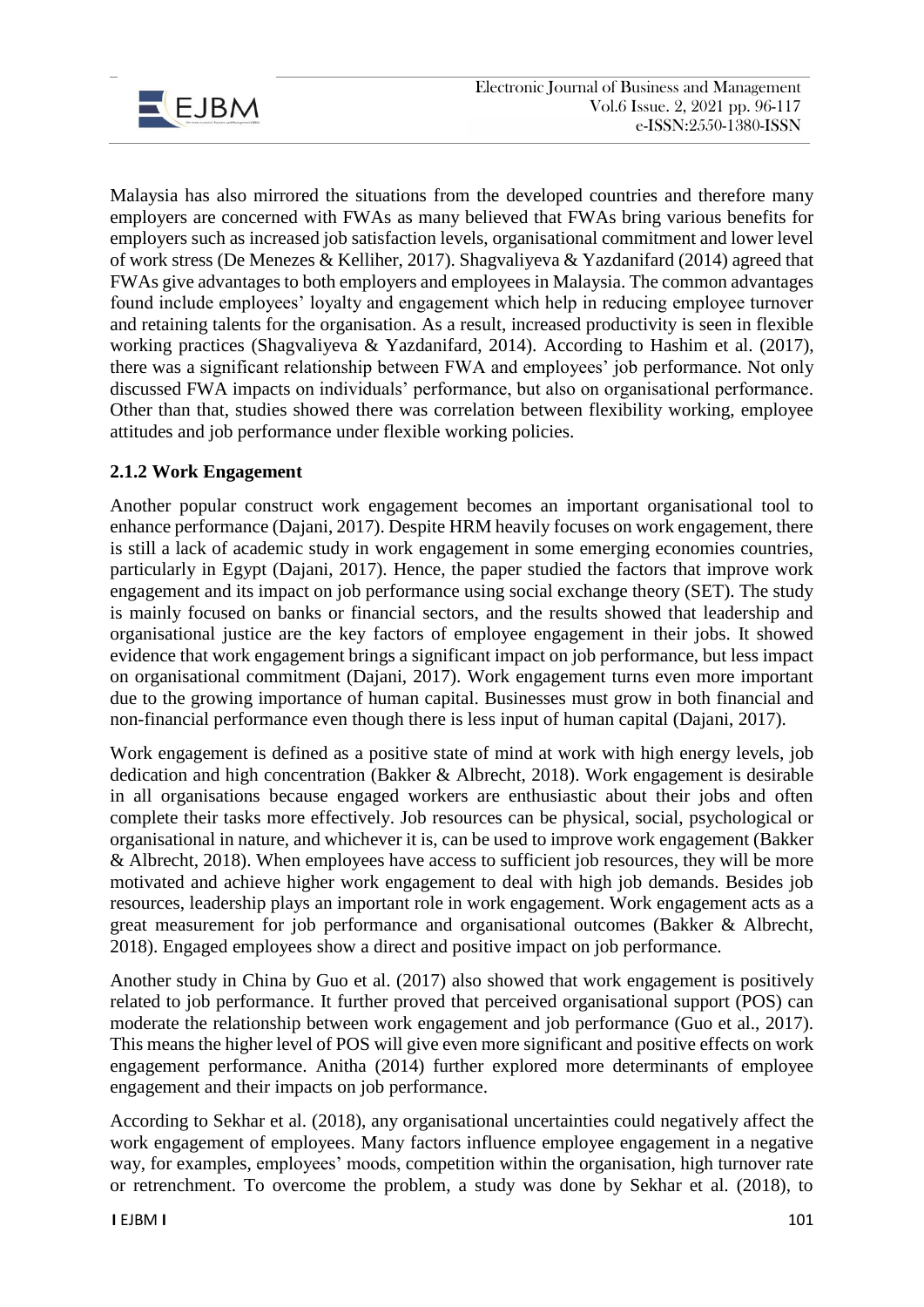

understand the linkage between work engagement and job performance of the employees of the largest employer among IT industries in India. The result of this study showed that employee engagement can positively affect job performance and they are mediated by flexible human resource management (HRM). Flexibility aids work engagement because it helps employees to maintain a balance between work and family or self-conflicts. Engaged employees are considered as better job performers and able to accomplish their jobs well (Sekhar et al., 2018). To perform a higher level of work engagement, emotions and moods of employees are some keys mediators.

# **2.1.3 Emotional Mood**

From the emotional mood perspective, a happy workforce is when the employees have positive emotions and they are optimistic in performing their tasks (Harter, Schmidt & Keyes, 2002). There is a lack of recent studies on the impact of emotional moods on job performance. Pervez (2010) defined emotions as intuitive feeling or pure psychological phenomena. Emotions are derived from one's mood and different emotions are used to express happiness, sadness, anger and so on. Employees are affected by their emotional moods and behaviours in the organisation (Pervez, 2010). Emotional mood is also a critical factor in affecting employees' job performance because it directly influences employees' decision-making skills, creativity and leadership skills. The study evaluated the impacts of emotional mood on employees' job performance and found that it is only important for employees' well-being and job satisfaction. Emotions are brief but synchronized changes in mind and body which can directly influence job performance. Mood, however, is somehow a kind of prolonged emotions of an individual.

The presence of emotions and mood cannot be eliminated in employees' workplace (Owoseni, 2015). Since all employees have their own emotions and moods, it is impossible to neglect its impact on job performance and satisfaction. Owoseni (2015) has done a research study in Nigeria and found that there was a significant difference between positive and negative employees' mood on job satisfaction and hence performance. It also evidenced that positive mood can positively affect job satisfaction. Overall, the paper concluded that emotions and mood can affect job satisfaction. It encourages employers to put some effort into emotional management as it could enhance job satisfaction and thereby reduce employees' turnover intention. It is suggested to have further research on emotional intelligence (EI) as it is believed that EI helps in maintaining good working relations among employees (Owoseni, 2015).

EI is the knowledge that can understand and manage an individual's emotions in effective ways (Pekaar et al., 2017). The past research on EI showed that EI can be one of the great predictions of job performance. The past studies on EI usually have combined the different dimensions of EI, for instance, emotions of one and two persons, into an overall score for predicting job performance (Pekaar et al., 2017). Most of the studies are unable to show a direct relationship between emotional mood and job performance during a particular work timeframe. In the study of Pekaar et al. (2017), EI is conceptualized into four dimensions, they are "the ability to perceive and express emotion", "assimilate emotion in thought", "understand and reason with emotion, and " regulate emotion in the self and others" (Mayer et al., 2000, p.396).

Based on Lee et al. (2019), EI acts as the moderator of emotional labour worker. EI is used to understand emotional labour and how it is correlated with customer feedback. EI in this study in the United States is aimed to study the correlation between emotional labour employees and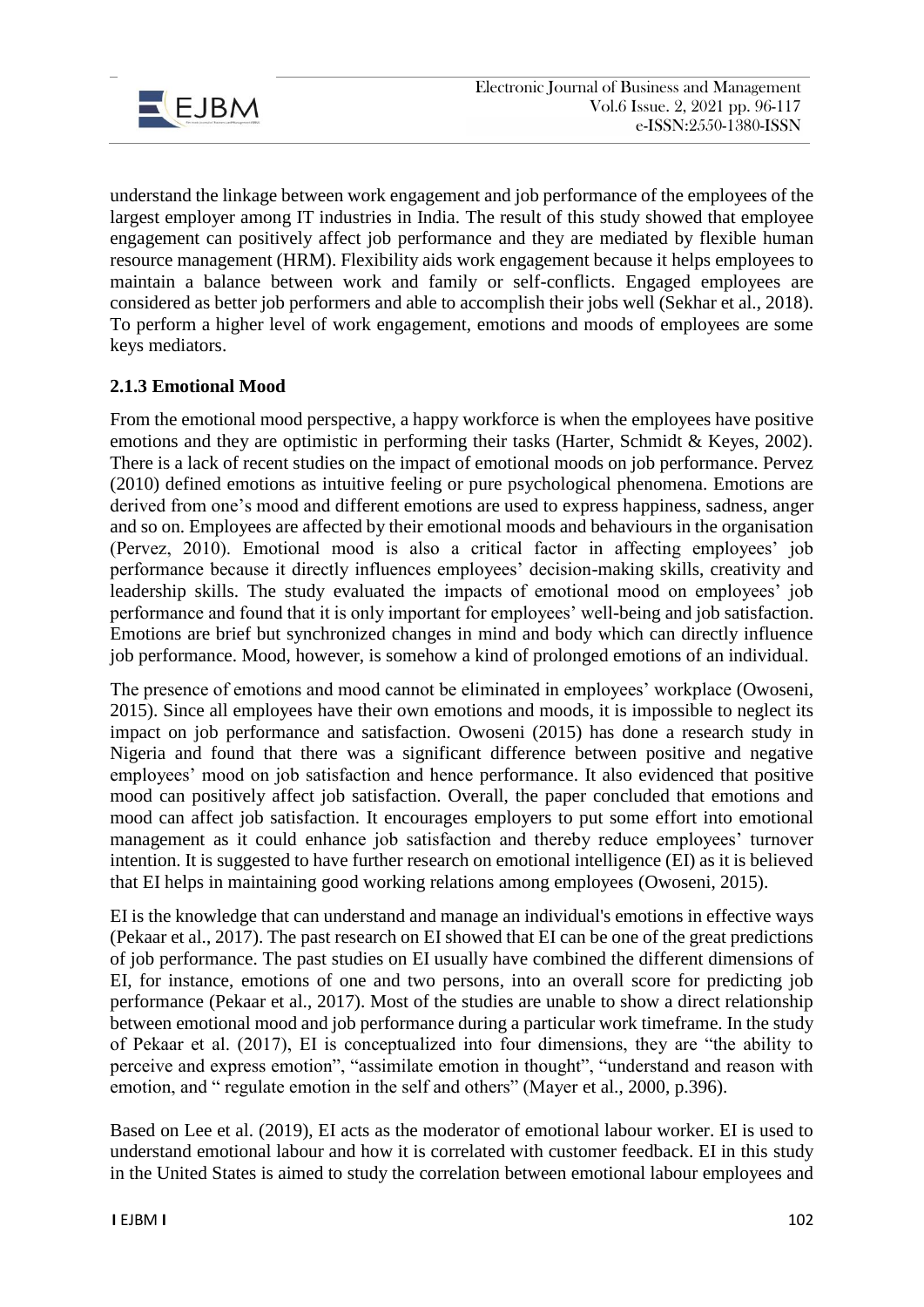

perception of customer feedback. Emotional labour can cause a negative impact on job satisfaction and indirectly make an impact on performance (Lee et al., 2019). The purpose of the research study of Lee et al. (2019) is to lower employees' turnover intention and at the same time, enhance employees' happiness and organisational performance. The results obtained indicated that managing emotions and mood effectively can help to improve employees' and customers' satisfaction and thereby reducing emotional exhaustion and turnover intention of employees. Emotions and mood were also found as the important factors of performance in servicing sector in China (Tang et al., 2017). The results showed that employee emotional labour has a positive influence on employee service performance (Tang et al., 2017).

### **2.1.4 Job Performance**

Employees' performance can also represent an organisation's performance. It is defined as the expected output from the employees within an organisation (Choudhary et al., 2017). According to Peiró et al. (2020), individual performance is of high relevance for organisations and is defined as a multi-dimensional concept. There are three different types of performances, they are task performance, contextual performance and adaptive performance (Sonnentag et al., 2008). Task performance can be seen as an individual's contribution to organisational performance, for example, technical core and services as well as the activities that are involved in the production of goods. Task performance is often signified by the fulfillment of the job requirements. Contextual performance, however, does not directly contribute to organisational performance. It contributes indirectly to an organisation's performance by facilitating task performance while supporting the organisational, social and psychological environment. For examples of contextual performance, the persistence of enthusiasm and assistance to other coworkers. This will improve employees' job performance when employees show personal initiative and have their behaviours fit into their organisation's mission. Consequently, employees are more focused and engaged in their job, hence accomplish their goals. Adaptive performance has become increasingly important as working environments are getting dynamics. Young working adults are supposed to gain adaptive performance by handling urgencies, work stress and solving problem in creative ways (Sonnentag et al., 2008). Hence, many organisations have given flexibility and FWA to their employees. All these three types of performances can represent job performance, and they are all multidimensional constructs.

### **2.1.5 Relationship between FWA, Work Engagement, Emotional Moods and Job performance**

In the sum of this paper, the higher level of flexibility given, the more the employees are engaged with their jobs, the happier mood they have will contribute to an even higher job performance level. It is predicted that FWA, work engagement and positive emotional moods affect job performance with direct proportion.

### **2.2 Theory and Model**

### **2.2.1 The Family Resource Management Model by Deacon and Firebaugh (1988)**

In this model by Deacon  $&$  Firebaugh (1988), the three components are inputs, transformations and outputs. The family's values, demands and resources represent the inputs to the system. Transformations are the organisational actions and policies implemented. Outputs are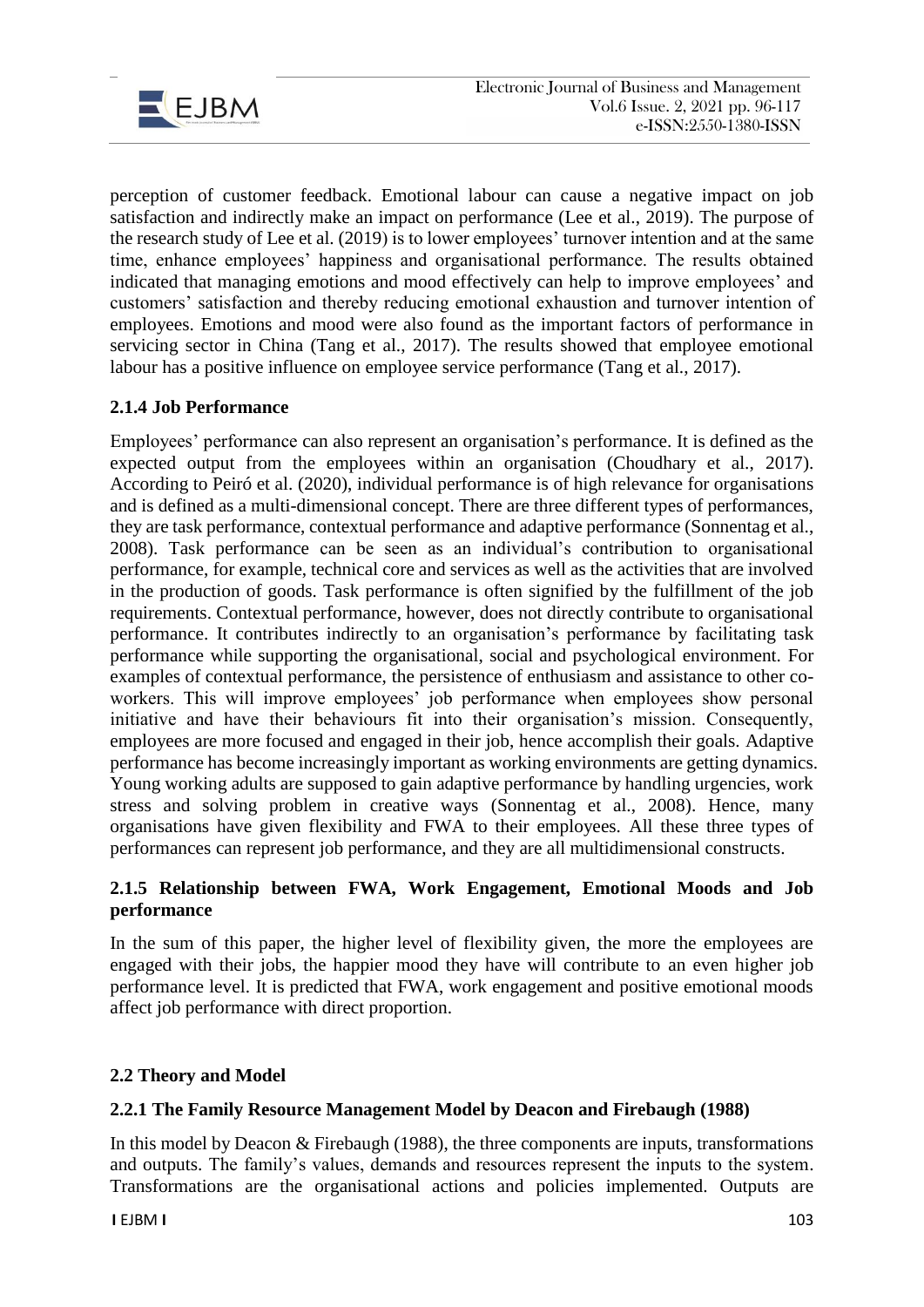

organisational outcomes and performance (Deacon & Firebaugh, 1988). This model describes the process of planning and decision making through using resources to achieve its preset goals and objectives. It is also defined as a goal-directed form of change that involves decision making, valuing, planning as well as organising the available resources (Deacon & Firebaugh, 1988).

The management process starts by identifying a problem, needs or a specific goal. After identification, individuals clarify by giving an evaluation. Once evaluated, individuals need to identify the available resources. Later in this process, individuals decide, plan and implement to accomplish the goal. The entire process will be evaluated. One of the most important things taught by this model is that management needs appropriate allocation of resources for the respective goals.

# **2.2.2 Social Exchange Theory (SET) by Blau (1964)**

The adoption of FWAs in the workplace can be perfectly described using the social exchange theory by Blau (1964), which assumed that the exchange of costs and rewards can drive relationship decision. Costs can be represented by employees' efforts, time or money, whereas, the rewards can be employees' well-being, work-life balance or any monetary rewards such as incentives.

According to this theory, organisations can motivate their employees by offering flexibility in return for their contribution. SET by Blau (1964) explains that some employees voluntarily perform tasks with better performance and extra efforts because they are motivated by the returns that will possibly be given to them, for examples, overtime allowances and incentives. This theory supports work-life balance that acts as a return, can improve employees' job performance in the workplace. Since workplace flexibility is considered as a benefit for employees, many employees will "give and take" and perform even better in their job position as a typical type of exchange with their organisations. It assumes that the employees will build up sentiments for the organisation and in exchange, they will put more effort to complete their jobs. It is assumed that they may want to return the favour to their employers. SET supported that FWAs have a positive relationship with organisational performance (Berkery et al., 2017).

### **3.0 Research Methodology**

This is a quantitative study. In terms of objectives, this is an explanatory study. Looking into the sampling methodology, the population in this study is the young adults in Klang Valley, Malaysia. The sample in this study refers to gen Y and early gen Z who aged from 18-40. In terms of the sampling methodology, this study had used the QPAS sampling methodology, also known as non-probability sampling.

A convenience sampling method was conducted with at least 132 young working adults in Klang Valley, Malaysia. This sampling method was chosen due to the unavailability of the full set total number population of young working adults in the year 2020 and thus, it is impossible to get the absolute number of the populations. Besides, researchers can meet different young employees from different organisations and sectors in Klang Valley. This is to avoid bias for surveying all the respondents from a particular organisational sector. Fortunately, the questionnaire can reach more than 132 respondents, in exact 170 successful responses, are taken into consideration in later analysis.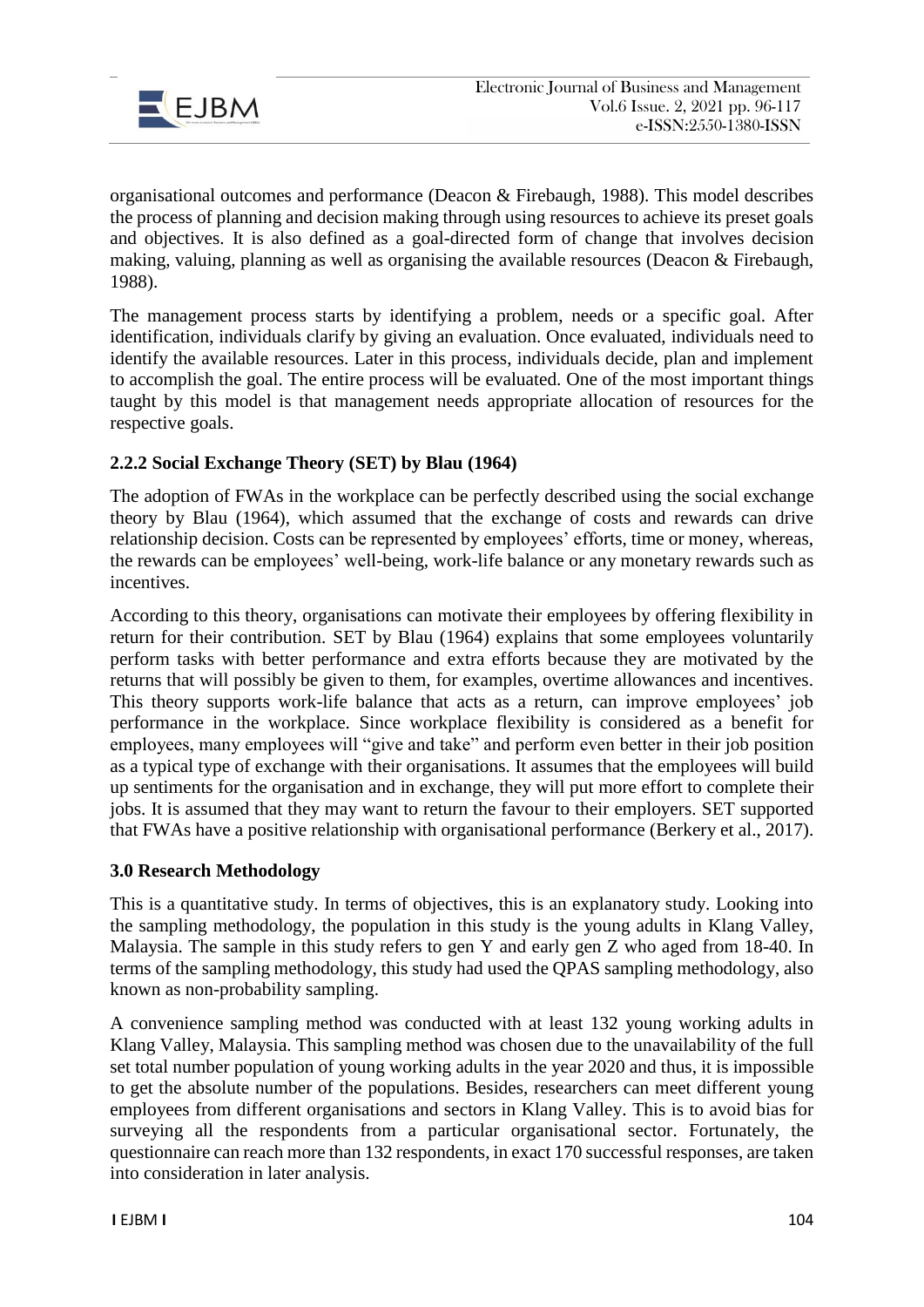

### **4.0 Findings and Discussion**

In this section, data analysis will be divided into three sections, they are reliability, descriptive and inferential analyses. The first part begins with short and simple reliability analyses. Next, it will present respondents' demographic information and descriptive statistics. The latter part of this section will illustrate the inferential analyses, which include hypothesis testing and multiple regression analyses. Last but not least, a brief discussion will be provided to demonstrate and summarise the SPSS results.

### **4.1 Reliability Analyses (Cronbach's Alpha)**

### **Table 1: Reliability Analysis**

| Variables of the study     | No. of items | <b>Cronbach's coefficient</b><br>alpha |
|----------------------------|--------------|----------------------------------------|
| <b>IV1 FWA</b>             |              | 0.769                                  |
| <b>IV2 Work Engagement</b> |              | 0.777                                  |
| <b>IV3</b> Emotional Moods |              | በ ጸ63                                  |

Table 1 summarized the reliability analyses for each independent variable. All the Cronbach's coefficient values are greater than 0.7, ranging from 0.769 to 0.863. Any Cronbach's value that is greater than 0.70 can be considered as a reliable instrument. Hence, it is said that the instrument used for each variable in this research study is acceptable and achieved high reliability and consistency.

### **4.2 Descriptive Analyses**

### **4.2.1 Respondents' Demographic Information**

From the questionnaire, the demographic part provides information collected from the respondents in terms of their gender, age group, level of education, marital status, number of dependents, job position level and number of years served in the current organisation.

| <b>Table 2: Demographic Information of Respondents</b> |  |  |
|--------------------------------------------------------|--|--|
|--------------------------------------------------------|--|--|

| <b>Characteristics</b> |           | <b>Frequency</b> | Percentage $(\% )$ |
|------------------------|-----------|------------------|--------------------|
| <b>Gender</b>          | Male      | 46               | 27.1               |
|                        | Female    | 124              | 72.9               |
|                        |           |                  |                    |
| <b>Age Group</b>       | 18-23     | 11               | 6.5                |
|                        | 24-29     | 35               | 20.6               |
|                        | $30 - 35$ | 58               | 34.1               |
|                        | $36-40$   | 38               | 22.4               |
|                        | $>41$     | 28               | 16.5               |
|                        |           |                  |                    |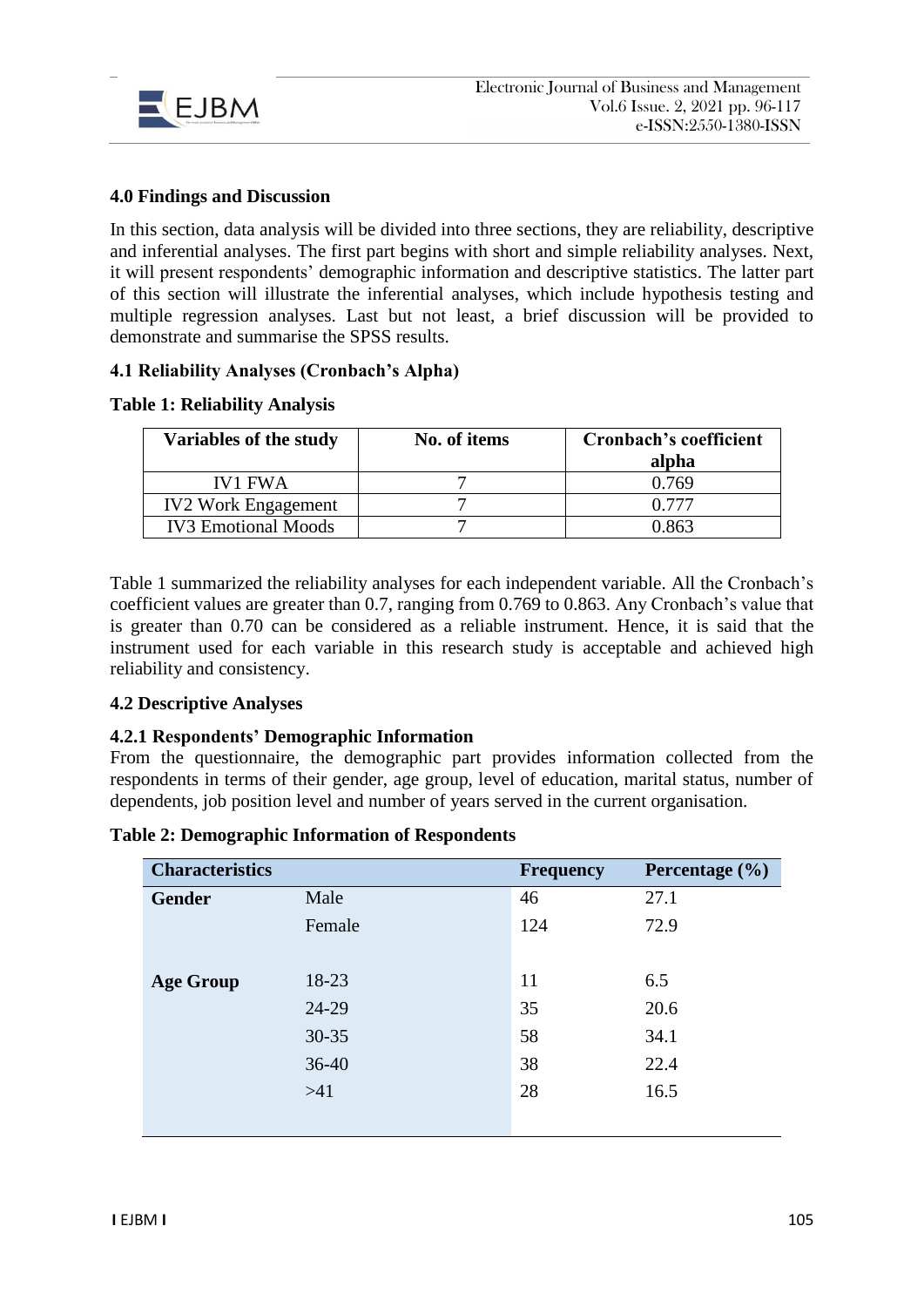

| <b>Marital Status</b> |           | Divorced                       | $\mathbf{1}$   | 0.6  |
|-----------------------|-----------|--------------------------------|----------------|------|
|                       |           | Married                        | 91             | 53.5 |
|                       |           | Single                         | 78             | 45.9 |
|                       |           |                                |                |      |
| N <sub>0</sub>        | of        | $\overline{0}$                 | 77             | 45.3 |
| <b>Dependents</b>     |           | 1                              | 24             | 14.1 |
|                       |           | $\overline{2}$                 | 48             | 28.2 |
|                       |           | 3                              | 14             | 8.2  |
|                       |           | >3                             | $\overline{7}$ | 4.1  |
|                       |           |                                |                |      |
| <b>Level</b>          | <b>of</b> | <b>Bachelors Undergraduate</b> | 86             | 50.6 |
| <b>Education</b>      |           | Certificates, Diploma          | 42             | 24.7 |
|                       |           | <b>Postgraduates Degree</b>    | 20             | 11.8 |
|                       |           | Professional Qualification     | 13             | 7.6  |
|                       |           | <b>Secondary Education</b>     | 9              | 5.3  |
|                       |           |                                |                |      |
| Occupation            |           | Junior Executive               | 40             | 23.5 |
| <b>Level</b>          |           | Senior Executive               | 36             | 21.2 |
|                       |           | Managerial Level               | 47             | 27.6 |
|                       |           | <b>Top Management</b>          | 35             | 20.6 |
|                       |           | Non-Executive                  | 9              | 5.3  |
|                       |           | Others                         | 3              | 1.8  |
|                       |           |                                |                |      |

# **4.2.2 Descriptive Statistics of Variables**

# **FWA**

# **Table 3: Descriptive Statistics of each FWA items**

| <b>Descriptive Statistics</b> |     |      |                       |  |
|-------------------------------|-----|------|-----------------------|--|
|                               | N   | Mean | <b>Std. Deviation</b> |  |
| <b>FWA1</b>                   | 170 | 4.19 | .655                  |  |
| FWA <sub>2</sub>              | 170 | 3.54 | .864                  |  |
| FWA3                          | 170 | 3.56 | .967                  |  |
| FWA4                          | 170 | 4.05 | .682                  |  |
| FWA5                          | 170 | 3.72 | .801                  |  |
| FWA6                          | 170 | 3.59 | .945                  |  |
| FWA7                          | 170 | 3.55 | 1.061                 |  |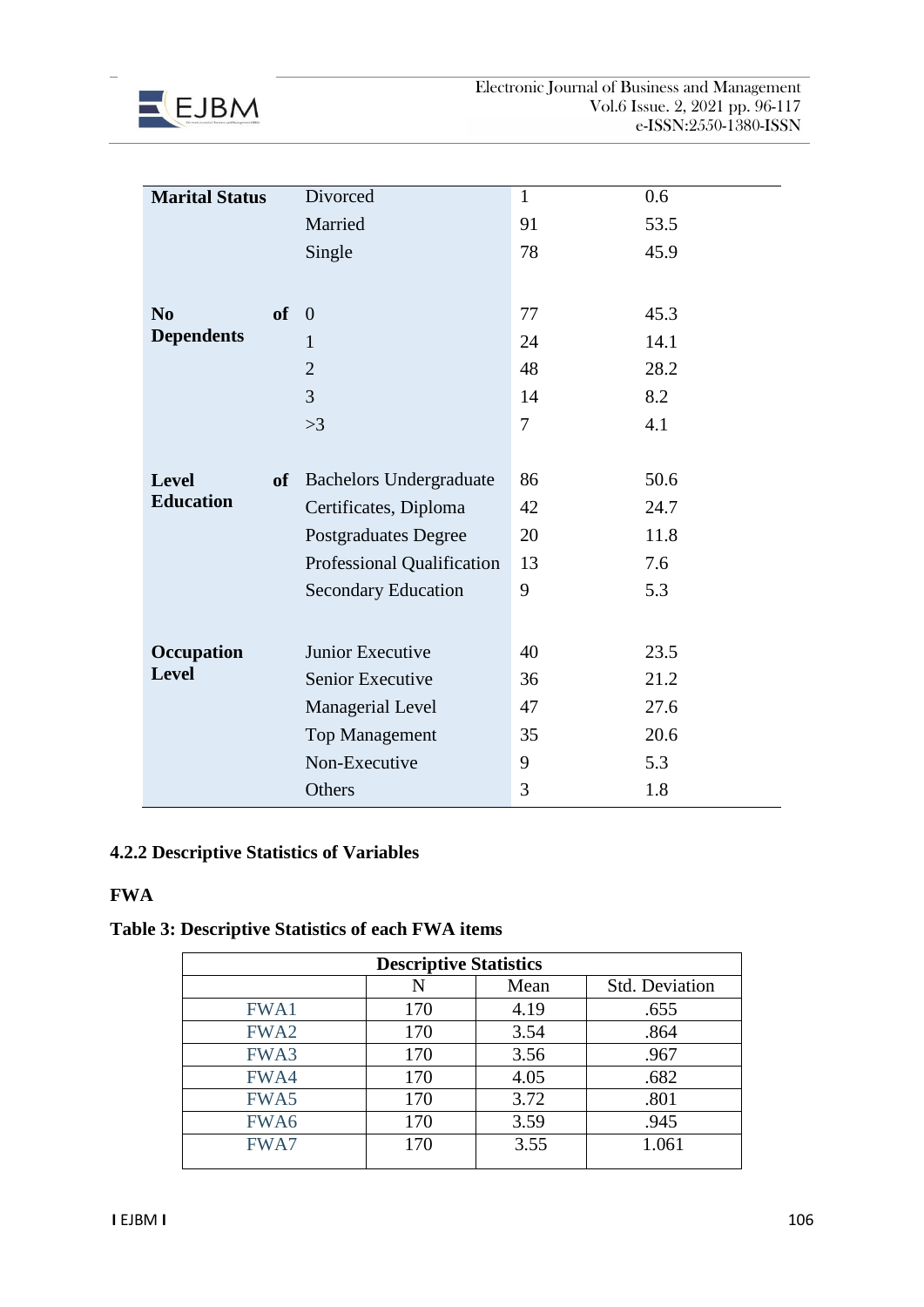

| 0.011<br>глеан | $\boldsymbol{\mathsf v} \boldsymbol{\cdot}$ | 0.853 |
|----------------|---------------------------------------------|-------|

# **4.2.2.2 Work Engagement**

# **Table 4: Descriptive Statistics of WE items**

| <b>Descriptive Statistics</b> |     |      |                       |  |  |
|-------------------------------|-----|------|-----------------------|--|--|
|                               | N   | Mean | <b>Std. Deviation</b> |  |  |
| WE1                           | 170 | 3.70 | .798                  |  |  |
| WE <sub>2</sub>               | 170 | 3.37 | .876                  |  |  |
| WE3                           | 170 | 3.79 | .768                  |  |  |
| WE4                           | 170 | 3.52 | .986                  |  |  |
| WE5                           | 170 | 3.69 | .807                  |  |  |
| WE <sub>6</sub>               | 170 | 3.97 | .749                  |  |  |
| WE7                           | 170 | 3.23 | .843                  |  |  |
| <b>Mean</b>                   |     | 3.61 | 0.832                 |  |  |

### **4.2.2.3 Emotional Moods**

**Table 5: Descriptive Statistics of emotions and moods items**

| <b>Descriptive Statistics</b> |     |      |                       |  |  |
|-------------------------------|-----|------|-----------------------|--|--|
|                               | N   | Mean | <b>Std. Deviation</b> |  |  |
| EM1                           | 170 | 3.92 | .688                  |  |  |
| EM2                           | 170 | 3.96 | .716                  |  |  |
| EM <sub>3</sub>               | 170 | 4.06 | .632                  |  |  |
| EM4                           | 170 | 3.99 | .643                  |  |  |
| EM <sub>5</sub>               | 170 | 3.98 | .601                  |  |  |
| EM <sub>6</sub>               | 170 | 3.74 | .589                  |  |  |
| EM7                           | 170 | 3.99 | .560                  |  |  |
| <b>Mean</b>                   |     | 3.95 | 0.632                 |  |  |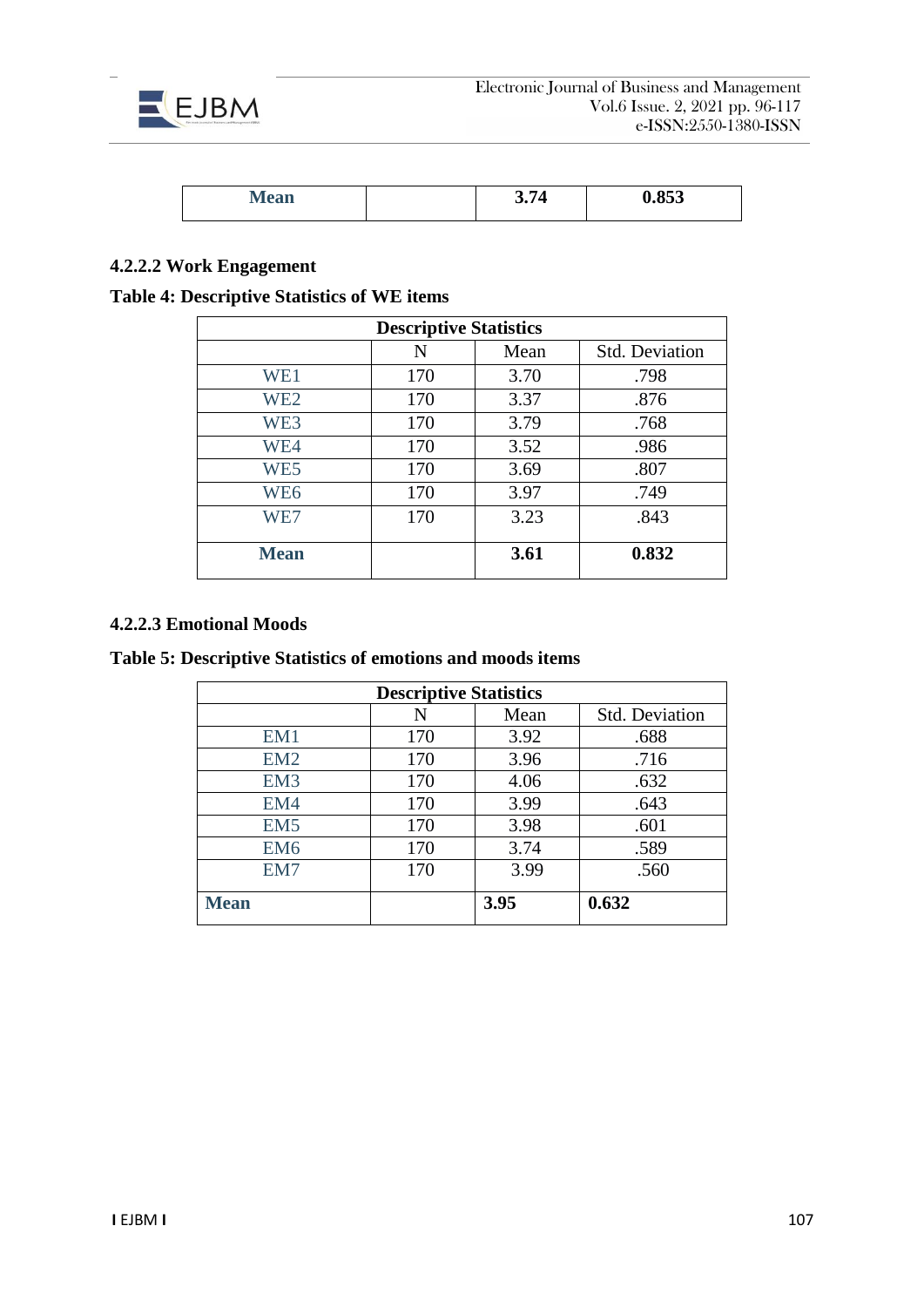

|                            | Mean  | <b>Std. Deviation</b> |     |
|----------------------------|-------|-----------------------|-----|
| <b>FWA</b>                 | 26.20 | 3.919                 | 170 |
| Work Engagement            | 25.28 | 3.829                 | 170 |
| <b>Emotional and Moods</b> | 27.65 | 3.290                 | 170 |

# **4.2.3 Summary of Descriptive Statistics of All Variables**

### **Figure 2: Descriptive Statistics of all variables**

In summary, the means of FWA, work engagement and emotional moods are 26.2, 25.28 and 27.65 respectively. The mean scores are close with each other as most respondents agreed that these variables can positively contribute and enhance job performance. From the scatter plots (Appendix III), the plots are scattered, they showed positive but weak relationships between the independent variables and job performance. It is thus can be considered that there is a positive relationship between FWA, work engagement, emotional moods and job performance.

|                          |                   | Cases |       |                |         |       |       |
|--------------------------|-------------------|-------|-------|----------------|---------|-------|-------|
|                          |                   | Valid |       | <b>Missing</b> |         | Total |       |
|                          | Most<br>important |       | Perce |                | Perce   |       | Perce |
|                          | determinant       | N     | nt    | N              | nt      | N     | nt    |
| Job                      | <b>Emotions</b>   | 40    | 100.0 | $\Omega$       | $0.0\%$ | 40    | 100.0 |
| Performance              |                   |       | $\%$  |                |         |       | $\%$  |
| Score (Average) Flexible |                   | 77    | 100.0 | $\overline{0}$ | $0.0\%$ | 77    | 100.0 |
|                          |                   |       | $\%$  |                |         |       | %     |
|                          | <b>Work Eng</b>   | 53    | 100.0 | $\overline{0}$ | $0.0\%$ | 53    | 100.0 |
|                          |                   |       | $\%$  |                |         |       | %     |

**Figure 3: The most important determinant based on respondents' perception (FWA>WE>EM)**

### **4.3 Inferential Analyses**

#### **4.3.1 Correlation Analysis**

As seen in Table 6, the results of the Pearson correlation analysis are tabulated. Each independent variable FWA, work engagement and emotional moods obtains a particular correlation coefficient R-value that is used to define their relationship with the dependent variable job performance. The correlation coefficient R-value of FWA towards job performance is 0.647, and this value is the lowest among the three variables. The correlation coefficient Rvalue of work engagement and job performance is 0.733, whereas the correlation coefficient Rvalue of emotional moods and job performance is 0.788. Hence, it can be briefly concluded that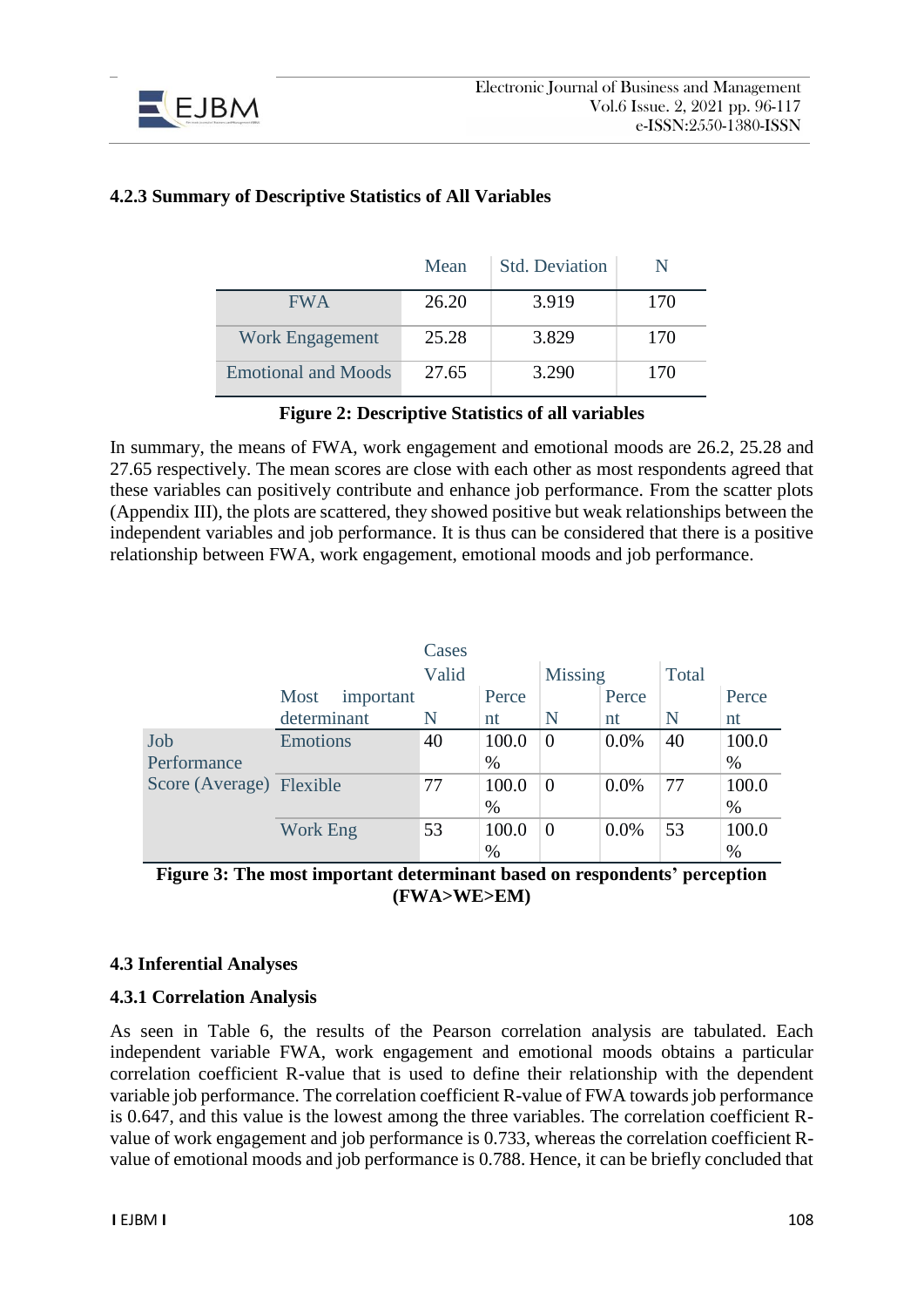

FWA, work engagement and emotional moods are highly related to employees' job performance in a positive manner.

| Independent      | <b>Dependent variables</b> | <b>Pearson</b>          | Sig. (2 tailed) |
|------------------|----------------------------|-------------------------|-----------------|
| <b>Variables</b> |                            | <b>Correlation</b>      |                 |
| <b>FWA</b>       | Job performance            | $0.647**$               | 0.000           |
| Work Engagement  | Job performance            | $\overline{0.733}^{**}$ | 0.000           |
| Emotions and     | Job performance            | $0.788***$              | 0.000           |
| Moods            |                            |                         |                 |

### **Table 6: Pearson Correlation Test**

\*\*. Correlation is significant at the 0.01 level (2-tailed).

All three variables showed moderate and positive correlations towards job performance. Since none of them obtains a negative value, the variables are proved to be the positive influence factors of job performance. Based on the correlation R values, emotion and mood are identified as the most important determinant towards job performance because of its highest R values among the independent variables, followed by work engagement and FWA.

Furthermore, the significant values of all variables are equivalent to 0.00. Since 0.00 is smaller than the p-value, which is below 0.05 significance level, null hypotheses are rejected in this study. Their correlations with job performance are significantly different. The positive relationships between the variables and job performance are significant. To sum up, from correlation analyses, FWA, work engagement and emotional moods are considered as the positive determinants of employees' job performance, meaning that they can enhance job performance with their presence and availability at work.

### **4.3.2 Multiple Linear Regression (MLR)**

According to Kaya Uyanık & Güler (2013), the underlying principle under MLR can be explained using the below equation:

$$
Y=\beta_0+\beta_1x_1+\beta_2x_2+\beta_3x_3+\beta_nx_n+\epsilon
$$

where Y = dependent variable,  $X_n$  = independent variables,  $\beta$  = parameter and  $\varepsilon$  represents error.

|  | <b>Table 7: Model Summary Table</b> |  |
|--|-------------------------------------|--|
|  |                                     |  |

| Independent<br><b>Variables</b> | <b>R</b> value | <b>R</b> square |
|---------------------------------|----------------|-----------------|
| <b>FWA</b>                      | 0.647          | 0.419           |
| Work Engagement                 | 0.733          | 0.537           |
| <b>Emotions and Moods</b>       | 0.788          | በ 620           |

Similar to the Pearson correlation test, R-value is used as the same parameter. If the value of R is greater than 0.700, it will be considered a strong relationship. The R-value of FWA and job performance is 0.647, thus indicating a slightly weak correlation between FWA and job performance among young working adults in Klang Valley. In addition to R-value, the value of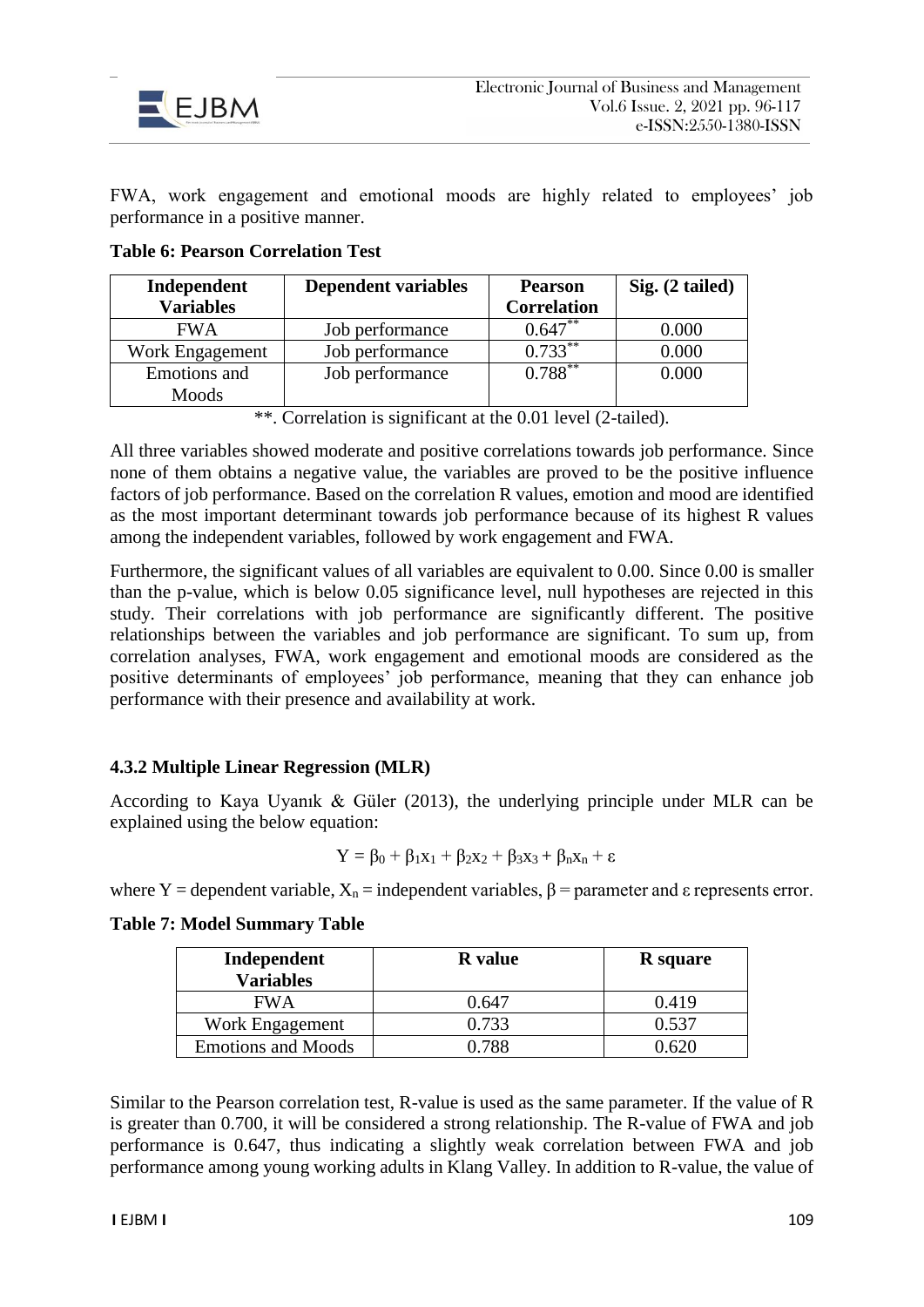

"R square",  $R^2$  represents the coefficient of determination.  $R^2$  value between FWA and job performance is 0.419, indicating that there is around 41.9% variation of employee job performance can be explained by FWA. Around 58.1% variation can be explained by other factors like work engagement and emotional moods. In terms of work engagement, the R-value is 0.733 and  $\mathbb{R}^2$  value is 0.537. It shows that there is a strong correlation between work engagement and employee job performance. There is around 53.7% variation of job performance that can be explained by work engagement. Meanwhile, about 46.3% variation of job performance can be explained by other factors like FWA and emotional moods. Last but not least, the R-value and  $\mathbb{R}^2$  value of emotional moods towards job performance is 0.788 and 0.620 respectively. This shows that there is a very strong correlation between emotional moods and employee job performance, even stronger than that of work engagement. This is because about 62.0% variation of job performance can be explained by emotions and moods, only 38.0% variation is by other factors. Overall, it can be interpreted that employee job performance is significantly correlated with all the independent variables. It can be treated as a good prediction and adequate model fit for this study.

# **4.3.2.1 ANOVA Test**

To further analyse whether their correlations are positive or negative, ANOVA and coefficient tables are adopted to present the results. From ANOVA, the F ratios and significance pvalues are the useful information. Nonetheless, significance p-value or simply, P value is more commonly used for analysis as it is computed and derived from F ratio. A large F ratio is usually seen when the null hypotheses are rejected. From table 8, it is showed that the P value of variables is 0.000. This value is defined as significant at level of 0.05. When P value is less than level of significance 0.05, it determines that there is a statistically significant relationship between the independent variables and dependent variable. Hence, it can be concluded that FWA, work engagement and emotional moods are statistically significant determinants of employees' job performance. All these three determinants are considered as the significant factors that can play a major role and make an influence in job performance.

| Independent<br><b>Variables</b> | <b>Dependent variables</b> |         | Sig. (2 tailed) |
|---------------------------------|----------------------------|---------|-----------------|
| <b>FWA</b>                      | Job performance            | 121.148 | 0.000           |
| Work Engagement                 | Job performance            | 194.862 | 0.000           |
| Emotions and                    | Job performance            | 274.361 | 0.000           |
| Moods                           |                            |         |                 |

|  | <b>Table 8: ANOVA Test</b> |  |
|--|----------------------------|--|
|--|----------------------------|--|

Furthermore, P-value can be used to check on the model of adequacy. From the ANOVA test, since the p-value is  $0.00 < \alpha$  value (level of significance= 0.05), it determines that the model is adequate for this study. To further prove these results, it is always encouraged to look into the Coefficient table as well.

### **Table 9: Coefficient Table**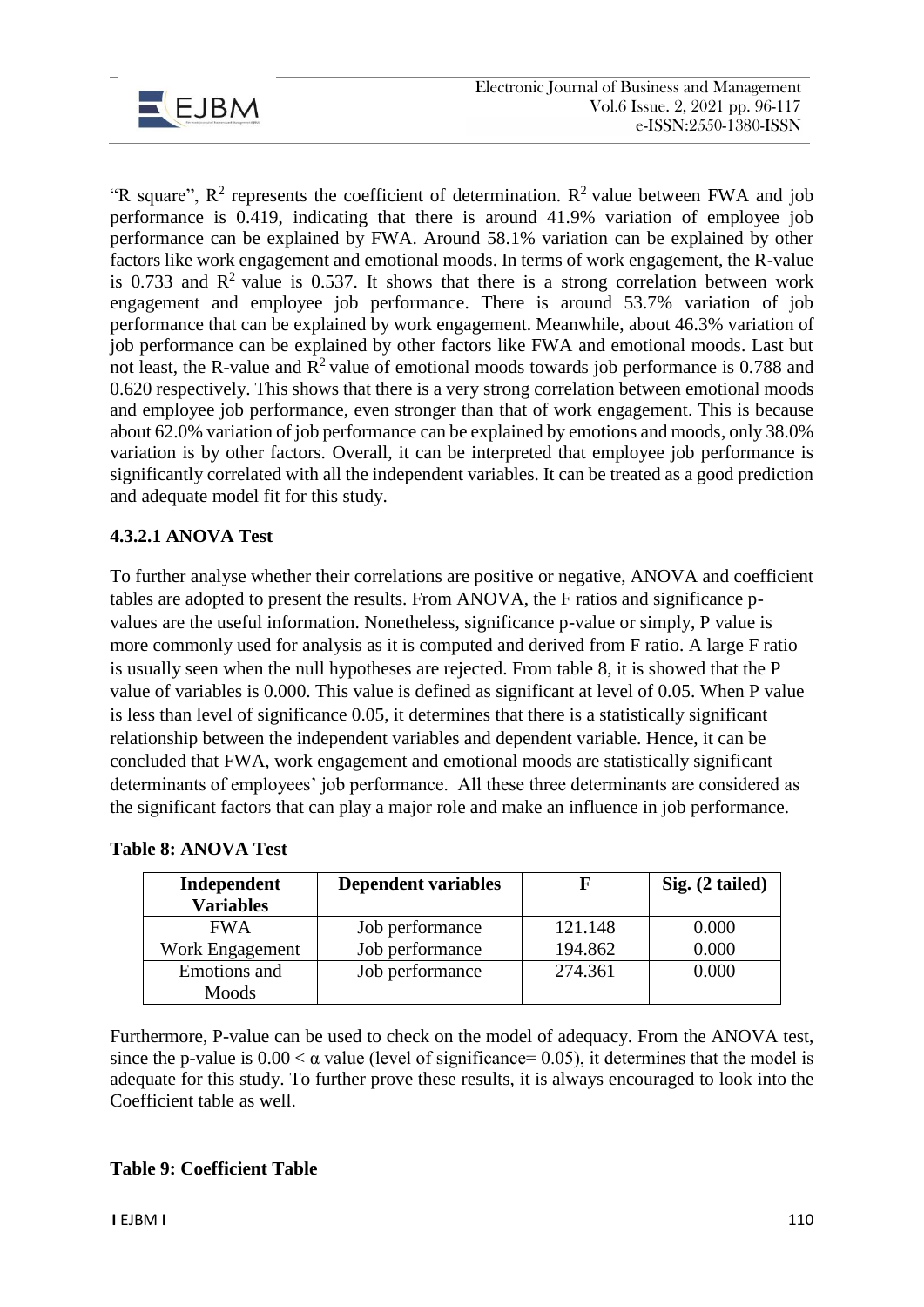

| Independent<br><b>Variables</b> | <b>Coefficient</b><br>В |        | Sig. (2 tailed) |
|---------------------------------|-------------------------|--------|-----------------|
| <b>FWA</b>                      | $\beta_1 = 0.437$       | 11.007 | 0.000           |
| Work Engagement                 | $\beta_2 = 0.506$       | 13.959 | $0.000\,$       |
| Emotions and                    | $\beta_3 = 0.633$       | 16.564 | 0.000           |
| Moods                           |                         |        |                 |

Table 9 simplified the coefficient table. B values or beta  $\beta$  values are used to substitute into the regression formula as shown below. All β values are positive in the analysis. This indicates that these determinants show a positive relationship with employees' job performance. In other words, employee job performance is positively influenced by an increase in the level of FWA, work engagement and positive emotional moods. The study helps to predict that how and to what degree of job performance of employees get influenced by one of these determinants, given that the others are kept constant.

Regression formula obtained as follows:

Job performance =  $\beta_0$  + 0.437 (FWA) + 0.506 (Work Engagement) + 0.633(Emotional  $Mods$ ) + ε

From this equation, it can be concluded statistically that job performance can be improved by 437 units scores for every one unit score increase in FWA by keeping other variables constant. Since  $\beta_2 = 0.506$ , increasing every single unit in work engagement will increase 506 units scores in employees' job performance. It is also expected that job performance will increase by 633 units scores for every additional positive emotion and mood. It is hence assumed that the strength of the relationship between variables and job performance from the strongest to the weakest is emotional mood, work engagement and FWA (EM>WE>FWA).

### **4.4 Summary of Data Interpretation**

In hypothesis testing, we reject all the null hypotheses as we can see from the regression analyses that all p-values are equal to 0.00 and are less than 0.05 at 95% of the confidence interval. Table 10 showed that all hypotheses in this study are rejected. The statistical data also showed that all the p-values are less than 0.05 level of significance. R values are close to 0.70 and higher, indicating strong correlations between variables. In conclusion, there is a positive relationship between FWA and job performance, work engagement and job performance, emotional moods and job performance. All three determinants have significant correlations with job performance. Emotional mood is considered to have the strongest positive relationship with employees' job performance compared to the other two variables. Secondly, work engagement. We can also conclude that FWA has a positive relationship with job performance but moderately strong due to lower R-value and B coefficient among three variables.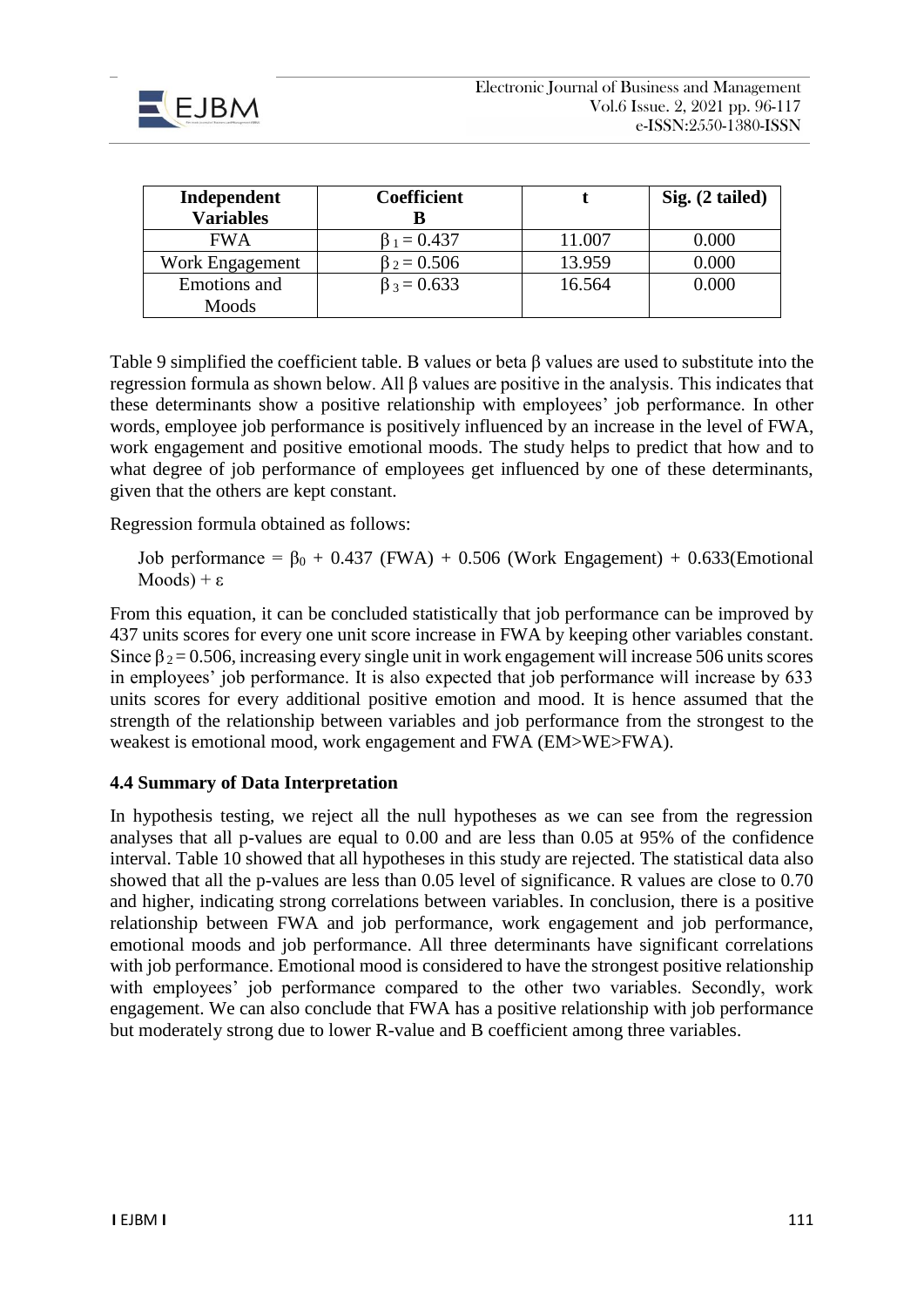

| N <sub>0</sub>  | <b>Statements</b>                                                                  | <b>Findings</b> | <b>Results</b>                                                     |
|-----------------|------------------------------------------------------------------------------------|-----------------|--------------------------------------------------------------------|
| H0 <sub>1</sub> | There is no significant correlation between<br>FWA and job performance             | Rejected        | Significantly<br>moderate<br>strong and<br>positive<br>Correlation |
| H0 <sub>2</sub> | There is no significant correlation between<br>work engagement and job performance | Rejected        | Significantly<br>Strong and<br>Positive<br>Correlation             |
| H0 <sub>3</sub> | There is no significant correlation between<br>emotional mood and job performance  | Rejected        | Significantly<br>Strong and<br>Positive<br>Correlation             |

### **Table 10: Hypothesis Testing and Results**

#### **5.0 Conclusion**

In conclusion, the overall aims and objectives of this research have been achieved. Statistically, the means of FWA, work engagement and emotional moods obtained are 26.2, 25.28 and 27.65, respectively. This generally tells us that emotional mood is the strongest determinant of job performance, followed by FWA and then work engagement. Job performance level can be improved by having work flexibility, engagement, and positive emotions. However, the results of each variable from the descriptive analysis showed similar scores. All of them can cause an impact on job performance. In addition, from the personal perceptions of the 170 respondents in the current study, 77 respondents thought that FWA would be the most influential factor of determining job performance, while 53 respondents chose work engagement and only 40 respondents picked emotional mood. Based on the results obtained, it is safe to say that the higher the level of FWA and work engagement and the more positive emotions the employees have, the higher the level of job performance they can achieve. Since these determinants are interrelated, some respondents might find that it is hard to just pick one determinant as the most influential factor. Hence, this study concluded that all three determinants, FWA, work engagement and emotional moods are significantly important to job performance and all these determinants positively contribute to job performance.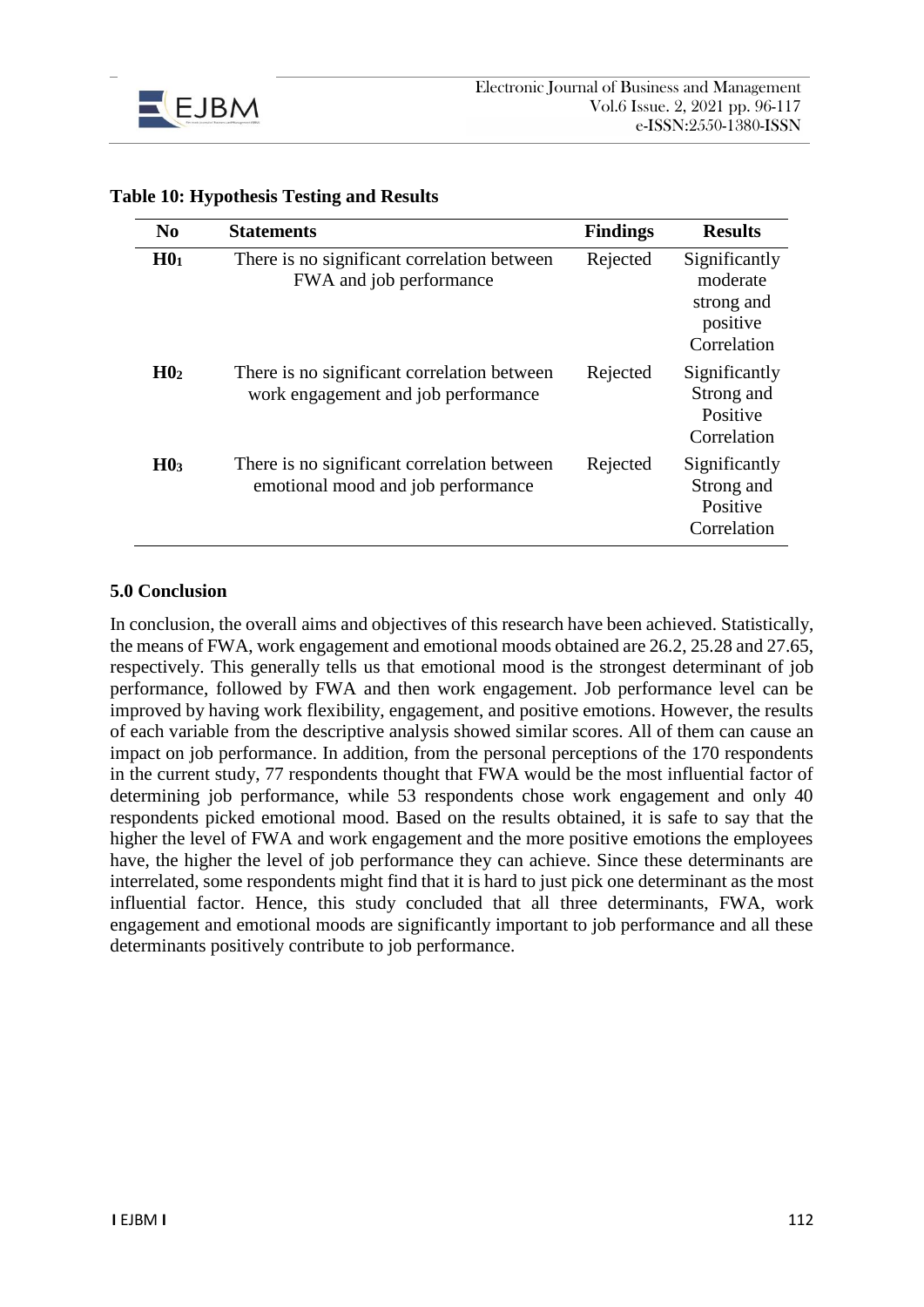

#### **6.0 References**

Abid, S. & Barech, D. K. (2017). The Impact of Flexible Working Hours On The Employees Performance. [*online*]. Available from: [http://ijecm.co.uk/wp](http://ijecm.co.uk/wp-content/uploads/2017/07/5731.pdf)[content/uploads/2017/07/5731.pdf](http://ijecm.co.uk/wp-content/uploads/2017/07/5731.pdf) *International Journal of Economics, Commerce and Management*, 5(7), pp. 450-466. [Accessed: 16<sup>th</sup> October 2019].

Anitha J., (2014). Determinants of employee engagement and their impact on employee performance. *International Journal of Productivity and Performance Management*, 63(3), pp. 308 – 323.

Avgoustaki, A. & Bessa, L. (2019). Examining the link between flexible working arrangement bundles and employee work effort. [online]. Available from: [https://onlinelibrary-wiley-com.sheffield.idm.oclc.org/doi/pdfdirect/10.1002/hrm.21969.](https://onlinelibrary-wiley-com.sheffield.idm.oclc.org/doi/pdfdirect/10.1002/hrm.21969) *Human Resource Management*; 2019(58), pp. 431–449.

Bakker, A. B. & Albrecht, S. (2018). Work engagement: current trends. [*online*]. Available from:  $\blacksquare$ 

[https://www.isonderhouden.nl/doc/pdf/arnoldbakker/articles/articles\\_arnold\\_bakker\\_46](https://www.isonderhouden.nl/doc/pdf/arnoldbakker/articles/articles_arnold_bakker_464.pdf) [4.pdf](https://www.isonderhouden.nl/doc/pdf/arnoldbakker/articles/articles_arnold_bakker_464.pdf) *Career Development International*, 23 (1), pp.4-11. [Accessed: 28th October 2019].

Bakker, A. B. & Leiter, M. P. (2010). Work engagement: A Handbook of Essential Theory and Research. Psychology Press; NY Available from: [https://books.google.com.my/books?hl=en&lr=&id=IZJ5AgAAQBAJ&oi=fnd&pg=PA](https://books.google.com.my/books?hl=en&lr=&id=IZJ5AgAAQBAJ&oi=fnd&pg=PA147&dq=work+engagement+and+job+performance&ots=N-Uz1Mo95W&sig=sLdvgDO5s5SrjNgP73tI__sg9pM&redir_esc=y#v=onepage&q=work%20engagement%20and%20job%20performance&f=false) [147&dq=work+engagement+and+job+performance&ots=N-](https://books.google.com.my/books?hl=en&lr=&id=IZJ5AgAAQBAJ&oi=fnd&pg=PA147&dq=work+engagement+and+job+performance&ots=N-Uz1Mo95W&sig=sLdvgDO5s5SrjNgP73tI__sg9pM&redir_esc=y#v=onepage&q=work%20engagement%20and%20job%20performance&f=false)

[Uz1Mo95W&sig=sLdvgDO5s5SrjNgP73tI\\_\\_sg9pM&redir\\_esc=y#v=onepage&q=wor](https://books.google.com.my/books?hl=en&lr=&id=IZJ5AgAAQBAJ&oi=fnd&pg=PA147&dq=work+engagement+and+job+performance&ots=N-Uz1Mo95W&sig=sLdvgDO5s5SrjNgP73tI__sg9pM&redir_esc=y#v=onepage&q=work%20engagement%20and%20job%20performance&f=false) [k%20engagement%20and%20job%20performance&f=false](https://books.google.com.my/books?hl=en&lr=&id=IZJ5AgAAQBAJ&oi=fnd&pg=PA147&dq=work+engagement+and+job+performance&ots=N-Uz1Mo95W&sig=sLdvgDO5s5SrjNgP73tI__sg9pM&redir_esc=y#v=onepage&q=work%20engagement%20and%20job%20performance&f=false) [Accessed: 24th May 2020].

Berkery, E., Morley, M. J., Tiernan, S., Purtill, H. & Parry, E. (2017). On the Uptake of Flexible Working Arrangements and the Association with Human Resource and Organizational Performance Outcomes. [*online*]. Available from: <https://onlinelibrary.wiley.com/doi/10.1111/emre.12103> *European Management Review*, 14(2), pp. 165-183. [Accessed: 22nd October 2019].

Blau, P. M. (1964). *Exchange and power in social life*. New York: Wiley.

Bloom, N., Liang, J., Roberts, J., & Ying, Z. J. (2015). *Does Working from Home Work? Evidence from a Chinese Experiment. [online].* Available from: [https://academic.oup.com/qje/article-](https://academic.oup.com/qje/article-abstract/130/1/165/2337855?redirectedFrom=fulltext)

[abstract/130/1/165/2337855?redirectedFrom=fulltext](https://academic.oup.com/qje/article-abstract/130/1/165/2337855?redirectedFrom=fulltext) *The Quarterly Journal of Economics*, 130(1), 165-218. [Accessed: 21<sup>st</sup> October 2019].

Chan, S. H. G., Yun, K. I., Lin, F. F. & Zhuo, H. Z. (2018). Do Single and Married Females Have the Same Standard of Work- Family Balance? Case Study of Frontline Employees in Macau [*online*]. Available from: [https://www.longdom.org/open](https://www.longdom.org/open-access/do-single-and-married-females-have-the-same-standard-of-workfamilybalance-case-study-of-frontline-employees-in-macau-2167-0269-1000356.pdf)[access/do-single-and-married-females-have-the-same-standard-of-workfamilybalance](https://www.longdom.org/open-access/do-single-and-married-females-have-the-same-standard-of-workfamilybalance-case-study-of-frontline-employees-in-macau-2167-0269-1000356.pdf)[case-study-of-frontline-employees-in-macau-2167-0269-1000356.pdf](https://www.longdom.org/open-access/do-single-and-married-females-have-the-same-standard-of-workfamilybalance-case-study-of-frontline-employees-in-macau-2167-0269-1000356.pdf) *Journal of Tourism & Hospitality*,  $7(3)$ , pp. 1-7. [Accessed:  $29<sup>th</sup>$  October 2019].

Chung, H. & Van Der Horst, M. (2018). Women's employment patterns after childbirth and the perceived access to and use of flexitime and teleworking. *[online].* Available from: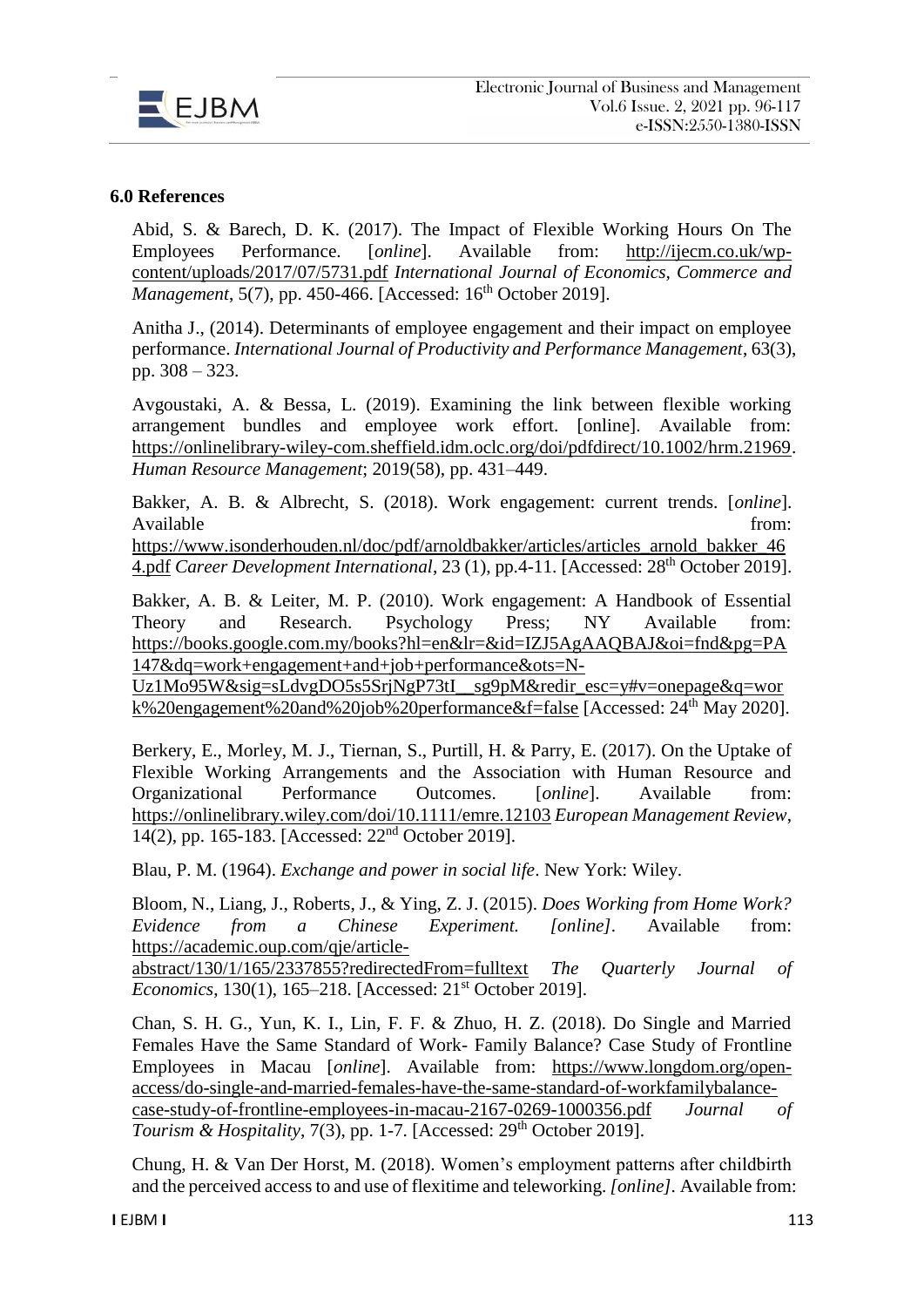

<https://journals.sagepub.com/doi/pdf/10.1177/0018726717713828> *Human Relations*; 71(1), pp. 47–72

Clark, K. R. (2017). Managing Multiple Generations in the Workplace. [online]. Available from:  $\blacksquare$ 

<https://pdfs.semanticscholar.org/ca38/4aeba48333372ffcdbfbdd4f308b781ebe7a.pdf> *Radiologic Technology*, 88(4). [Accessed: 17<sup>th</sup> October 2019].

Dajani, M. A. Z. (2017). The Impact of Employee Engagement on Job Performance and Organisational Commitment in the Egyptian Banking Sector. [*online*]. Available from: <http://pubs.sciepub.com/jbms/3/5/1/index.html> *Journal of Business and Management Sciences*, 3(5), pp. 138-147. [Accessed: 28<sup>th</sup> October 2019].

Damman, M. & Henkens, K. (2018). Gender Differences in Perceived Workplace Flexibility Among Older Workers in the Netherlands: A Brief Report. [online]. Available from: [https://journals.sagepub.com/doi/10.1177/0733464818800651.](https://journals.sagepub.com/doi/10.1177/0733464818800651) *Journal of Applied Gerontology*, pp. 1-13.

Deacon, R. E., & Firebaugh, F. M. (1988). Family Resource Management. Principles and Applications. Boston: Allyn and Bacon, inc.

De Menezes, L. M. & Kelliher, C. (2017). Flexible Working, Individual Performance, And Employee Attitudes: Comparing Formal And Informal Arrangements. *[online].*  Available from: [https://onlinelibrary-wiley](https://onlinelibrary-wiley-com.sheffield.idm.oclc.org/doi/pdfdirect/10.1002/hrm.21822)[com.sheffield.idm.oclc.org/doi/pdfdirect/10.1002/hrm.21822](https://onlinelibrary-wiley-com.sheffield.idm.oclc.org/doi/pdfdirect/10.1002/hrm.21822) *Human Resource Management*; 56(6), pp. 1051-1070. [Accessed: 20<sup>th</sup> October 2019].

De Menezes, L. M. & Kelliher, C. (2019*). Flexible Working In Organisations: A Research Overview 1st Edition* [*online*]. New York, NY: Routledge Taylor & Francis Group. Available from: <https://www.taylorfrancis.com/books/9781351128346> [Accessed: 23rd October 2019].

Gorgievski, M. J., Moriano, J. A. & Bakker, A. B. (2013). Relating work engagement and workaholism to entrepreneurial performance. *[online].* Available from: [https://www](https://www-emerald-com.sheffield.idm.oclc.org/insight/content/doi/10.1108/JMP-06-2012-0169/full/pdf)[emerald-com.sheffield.idm.oclc.org/insight/content/doi/10.1108/JMP-06-2012-](https://www-emerald-com.sheffield.idm.oclc.org/insight/content/doi/10.1108/JMP-06-2012-0169/full/pdf) [0169/full/pdf](https://www-emerald-com.sheffield.idm.oclc.org/insight/content/doi/10.1108/JMP-06-2012-0169/full/pdf) *Journal of Managerial Psychology*; 29(2), pp. 106-121 [Accessed: 25 May 2020].

Guo, Y., Du, H., Xie, B. & Mo, L. (2017). Work Engagement and Job Performance: the moderating role of perceived organisational support. [online]. Available from: [https://www.researchgate.net/publication/318704829\\_Work\\_engagement\\_and\\_job\\_perf](https://www.researchgate.net/publication/318704829_Work_engagement_and_job_performance_The_moderating_role_of_perceived_organizational_support) [ormance\\_The\\_moderating\\_role\\_of\\_perceived\\_organizational\\_support](https://www.researchgate.net/publication/318704829_Work_engagement_and_job_performance_The_moderating_role_of_perceived_organizational_support) *[Anales](https://www.researchgate.net/journal/0212-9728_Anales_de_Psicologia) de [Psicología;](https://www.researchgate.net/journal/0212-9728_Anales_de_Psicologia)* 33(3), pp. 708-713

Hahn, J. A (2011). Managing Multiple Generations: Scenarios from the Workplace. *Nursing Forum: An Independent Voice For Nursing*, 46(3), pp. 119-127.

Harter, J. K., Schmidt, F. L. & Keyes, C. L. M. (2002). Well-Being in the Workplace and its Relationship to Business Outcomes: A Review of the Gallup Studies. In C.L. Keyes & J. Haidt (Eds), *Flourishing: The Positive Person and the Good Life*, pp. 205-224. Washington D.C: American Psychological Association.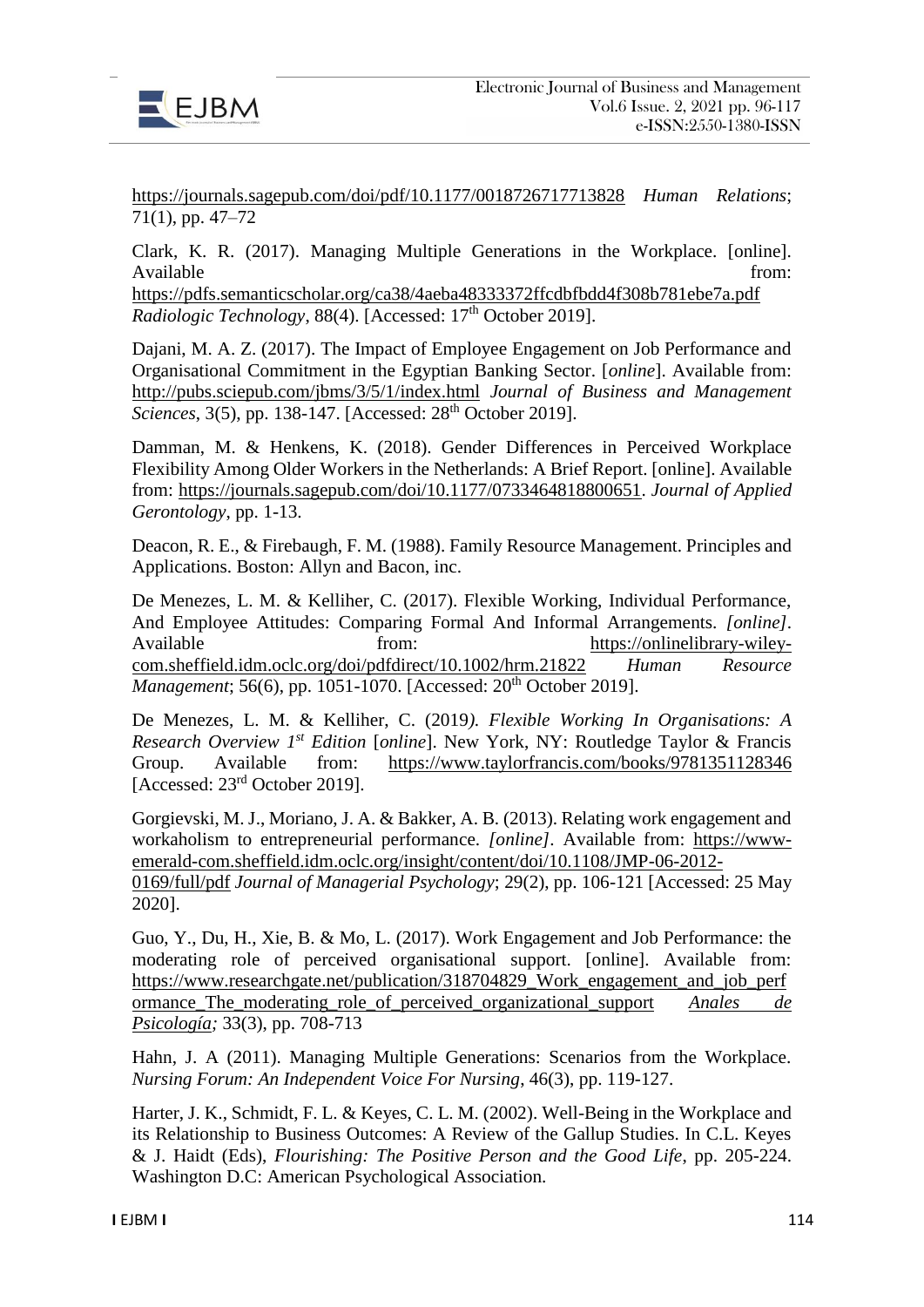

Hashim, M., Ullah, M. & Khan, M. A. (2017). Impact of Time Flexibility on Employees' Performance: A Study Of Teaching Faculty In Government Colleges Of Management Sciences Peshawar. *[online]*. Available from: [http://www.cityuniversity.edu.pk/curj/Journals/Journal/special\\_aic\\_16/21.pdf](http://www.cityuniversity.edu.pk/curj/Journals/Journal/special_aic_16/21.pdf) *City University Research Journal*, pp. 206-212.

Hume, D. (eds.) (n.d.) Emotions and Moods. Organizational Behavior. *[online*] In: Robbins, S.P., Judge, T.A., pp. 258–297, Available from: <https://www.pearsonhighered.com/assets/samplechapter/0/1/3/2/0132431564.pdf> [Accessed: 31<sup>st</sup> May 2020].

John, W. (2017). Flexible Working Hours And Organizational Productivity: Exploring The Potential Linkage. A*IMA Journal of Management & Research*, 11(4), pp. 1- 7.

Kaya Uyanık, G. & Güler, N. (2013). A Study on Multiple Linear Regression Analysis. [online]. Available from: [https://www.researchgate.net/publication/260015447\\_A\\_Study\\_on\\_Multiple\\_Linear\\_R](https://www.researchgate.net/publication/260015447_A_Study_on_Multiple_Linear_Regression_Analysis) [egression\\_Analysis](https://www.researchgate.net/publication/260015447_A_Study_on_Multiple_Linear_Regression_Analysis) *Procedia - Social and Behavioral Sciences*, 106; pp. 234–240. [Accessed: 13<sup>th</sup> October 2020].

Klindžić, M. & Marić, M. (2017). Flexible Work Arrangements And Organizational Performance – The Difference Between Employee and Employer-Driven Practices. Pp. 89-108. [Accessed: 24<sup>th</sup> October 2019].

Kossek, E. E. & Lautsch B. A. (2017). Work-Life Flexibility for Whom? Occupational Status and Work-Life Inequality in Upper, Middle, and Lower Level Jobs [*online*]. Available from: [https://www.researchgate.net/publication/317142748\\_Work-](https://www.researchgate.net/publication/317142748_Work-Life_Flexibility_for_Whom_Occupational_Status_and_Work-Life_Inequality_in_Upper_Middle_and_Lower_Level_Jobs)Life Flexibility for Whom Occupational Status and Work-

[Life\\_Inequality\\_in\\_Upper\\_Middle\\_and\\_Lower\\_Level\\_Jobs](https://www.researchgate.net/publication/317142748_Work-Life_Flexibility_for_Whom_Occupational_Status_and_Work-Life_Inequality_in_Upper_Middle_and_Lower_Level_Jobs) *Academy of Management Annals*, 12(1), pp. 5-36. [Accessed: 21<sup>st</sup> October 2019].

Lee, Y. H., Lee, S. H. B. & Chung, J. Y. (2019). Research on How Emotional Expressions of Emotional Labor Workers and Perception of Customer Feedbacks Affect Turnover Intentions: Emphasis on Moderating Effects of Emotional Intelligence. [*online*]. Available from: <https://www.frontiersin.org/articles/10.3389/fpsyg.2018.02526/full> *Frontiers in Psychology*, 9, pp. 1-21. [Accessed: 28<sup>th</sup> October 2019].

Loretto, W. & Vickerstaff, S. (2015). Gender, age and Flexible Working in Later Life. [online]. Available from: [https://www.researchgate.net/publication/272823133\\_Gender\\_age\\_and\\_flexible\\_workin](https://www.researchgate.net/publication/272823133_Gender_age_and_flexible_working_in_later_life) [g\\_in\\_later\\_life](https://www.researchgate.net/publication/272823133_Gender_age_and_flexible_working_in_later_life) *Work, employment and society*, 29(2), pp. 1-17. [Accessed: 19th October 2019].

Lunao, T., Siegrist, J., Dragano, N. & Wahrendorf, M. (2015). The Association between Education and Work Stress: Does the Policy Context Matter? [*online*]. Available from: <https://www.ncbi.nlm.nih.gov/pmc/articles/PMC4374794/> [Accessed: 22 October 2019].

Mayer, J. D., Salovey, P., & Caruso, D. R. (2000). Models of emotional intelligence. In R. J. Sternberg (Ed.), Handbook

of intelligence (pp. 396–420). Cambridge, England: Cambridge University Press.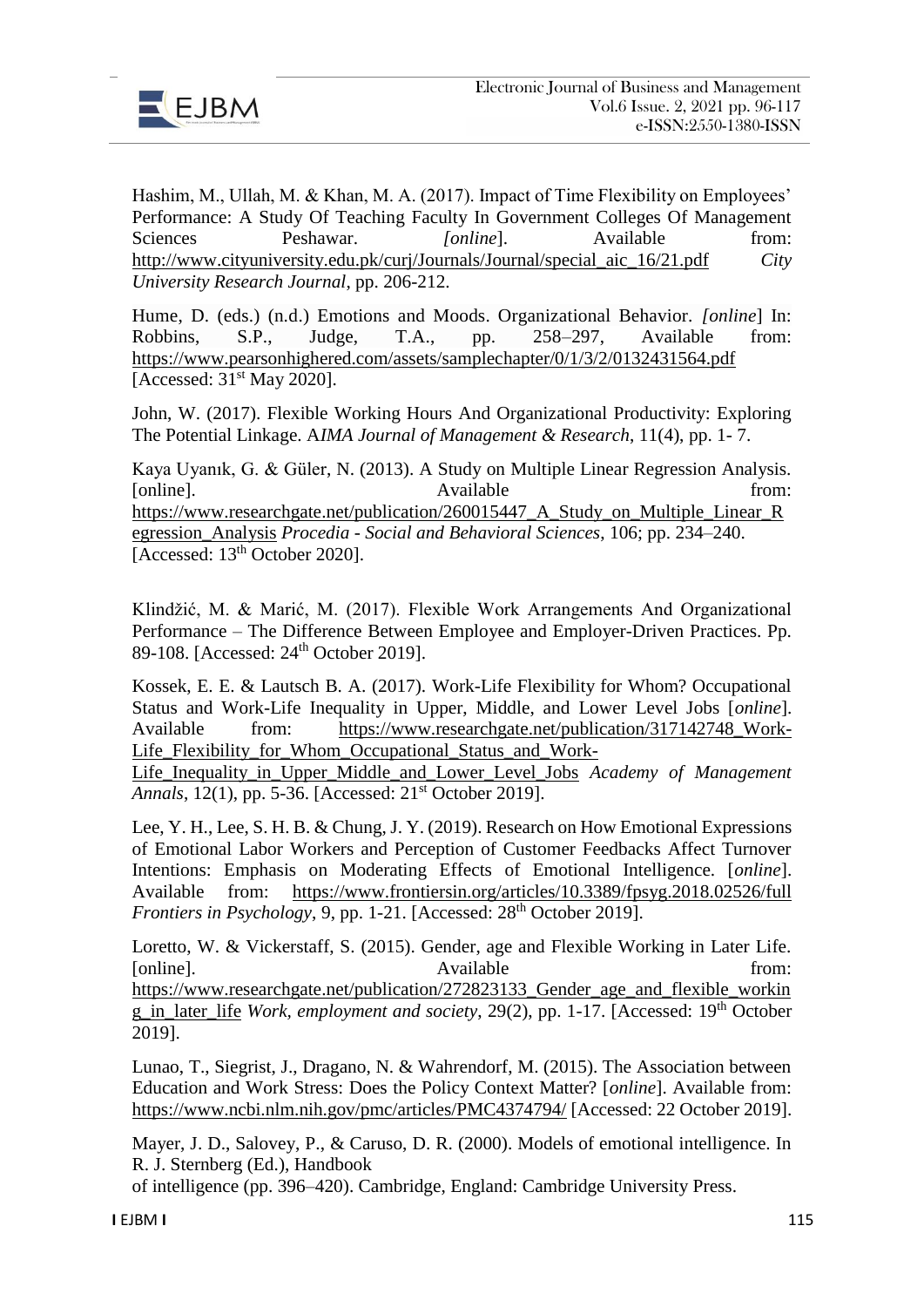

Owoseni, O. O. (2015). Employees' Mood and Emotion as Imperatives for Perceived Job Satisfaction. *<i>[online]*. Available from: <https://pdfs.semanticscholar.org/b5af/7f1840d30cc94487fa63b7f80ee677875b9f.pdf> *Information and Knowledge Management*, 5(5), pp. 75-79. [Accessed: 28<sup>th</sup> October 2019].

Peiró J. M., Bayona J. A., Caballer, A. & Di Fabio, A. (2020). Importance of work characteristics affects job performance: The mediating role of individual dispositions on the work design-performance relationships [*online*]. Available from [https://www](https://www-sciencedirect-com.sheffield.idm.oclc.org/science/article/pii/S0191886919307470)[sciencedirect-com.sheffield.idm.oclc.org/science/article/pii/S0191886919307470](https://www-sciencedirect-com.sheffield.idm.oclc.org/science/article/pii/S0191886919307470) *Personality and Individual Differences*, 157, pp. 1-11. [Accessed: 17 June 2020].

Pekaar, K. A., Van Der Linder, D., Bakker, A. B. & Ph. Born, M. Emotional Intelligence and Job Performance: The Role of Enactment and Focus on Others' Emotions. Human Performance, 30(2-3), pp. 135-153.

Pervez, M. A. (2010). Impact of Emotions On Employee's Job Performance: An Evidence From Organizations Of Pakistan. [*online*]. Available from: [https://papers.ssrn.com/sol3/papers.cfm?abstract\\_id=1668170.](https://papers.ssrn.com/sol3/papers.cfm?abstract_id=1668170) *[OIDA International](https://papers.ssrn.com/sol3/papers.cfm?abstract_id=1668170##)  Journal of Sustainable Development,* 1(5), pp.11-16. [Accessed: 22<sup>nd</sup> October 2019].

Reisenwitz, T.H. and Iyer, R. (2009). Differences In Generation X And Generation Y: Implications For The Organizations And Marketers. [online]. Available from: [http://www.mmaglobal.org/publications/MMJ/MMJ-Issues/2009-Fall/MMJ-2009-Fall-](http://www.mmaglobal.org/publications/MMJ/MMJ-Issues/2009-Fall/MMJ-2009-Fall-Vol19-Issue2-Complete.pdf#page=112)[Vol19-Issue2-Complete.pdf#page=112](http://www.mmaglobal.org/publications/MMJ/MMJ-Issues/2009-Fall/MMJ-2009-Fall-Vol19-Issue2-Complete.pdf#page=112) The Marketing Management Journal; 19(2), pp. 91-103. [Accessed: 19 October 2019].

Sarraf, A. R. A., Abzari, M., Isfahani, A. N. & Fathi, S. (2017). Generational Differences in Job Engagement (Case: Iran). [online]. Available from: https://www.researchgate.net/publication/314244838 Generational differences in job [engagement\\_a\\_case\\_study\\_of\\_an\\_industrial\\_organization\\_in\\_Iran](https://www.researchgate.net/publication/314244838_Generational_differences_in_job_engagement_a_case_study_of_an_industrial_organization_in_Iran) Industrial and Commercial Training, 49(3), pp. 106-115 [Accessed: 19<sup>th</sup> October 2019].

Schaufeli S. and Bakker A. (2004). UWES Utretch Work Engagement Scale: Preliminary Manual. [*online*]. Available from: [https://www.wilmarschaufeli.nl/publications/Schaufeli/Test%20Manuals/Test\\_manual\\_](https://www.wilmarschaufeli.nl/publications/Schaufeli/Test%20Manuals/Test_manual_UWES_English.pdf) [UWES\\_English.pdf](https://www.wilmarschaufeli.nl/publications/Schaufeli/Test%20Manuals/Test_manual_UWES_English.pdf) Occupational Health Psychology Unit Utrecht University [Accessed: 25 May 2020].

Schaufeli, W. B., Bakker, A. B. (2004). Job demands, job resources, and their relationship with burnout and engagement: A multisample study. *Journal of Organizational Behavior*, 25, pp. 293-315.

Sekhar, C., Patwardhan, M. & Vyas, V. (2018). Linking Work Engagement to Job Performance Through Flexible Human Resource Management. [*online*]. Available from: <https://journals.sagepub.com/doi/pdf/10.1177/1523422317743250> *Advances in Developing Human Resources*, 20(1), pp. 72-87. [Accessed: 28<sup>th</sup> October 2019].

Sekhar, C., Patwardhan, M. & Vyas, V. (2017). Linking Work Engagement to Job Performance Through Flexible Human Resource Management. [*online*]. Available from: [https://doi.org/10.1177/1523422317743250](https://doi.org/10.1177%2F1523422317743250) *SAGE Journals*, 20(1), pp. 72-87. [Accessed: 18th October 2020].